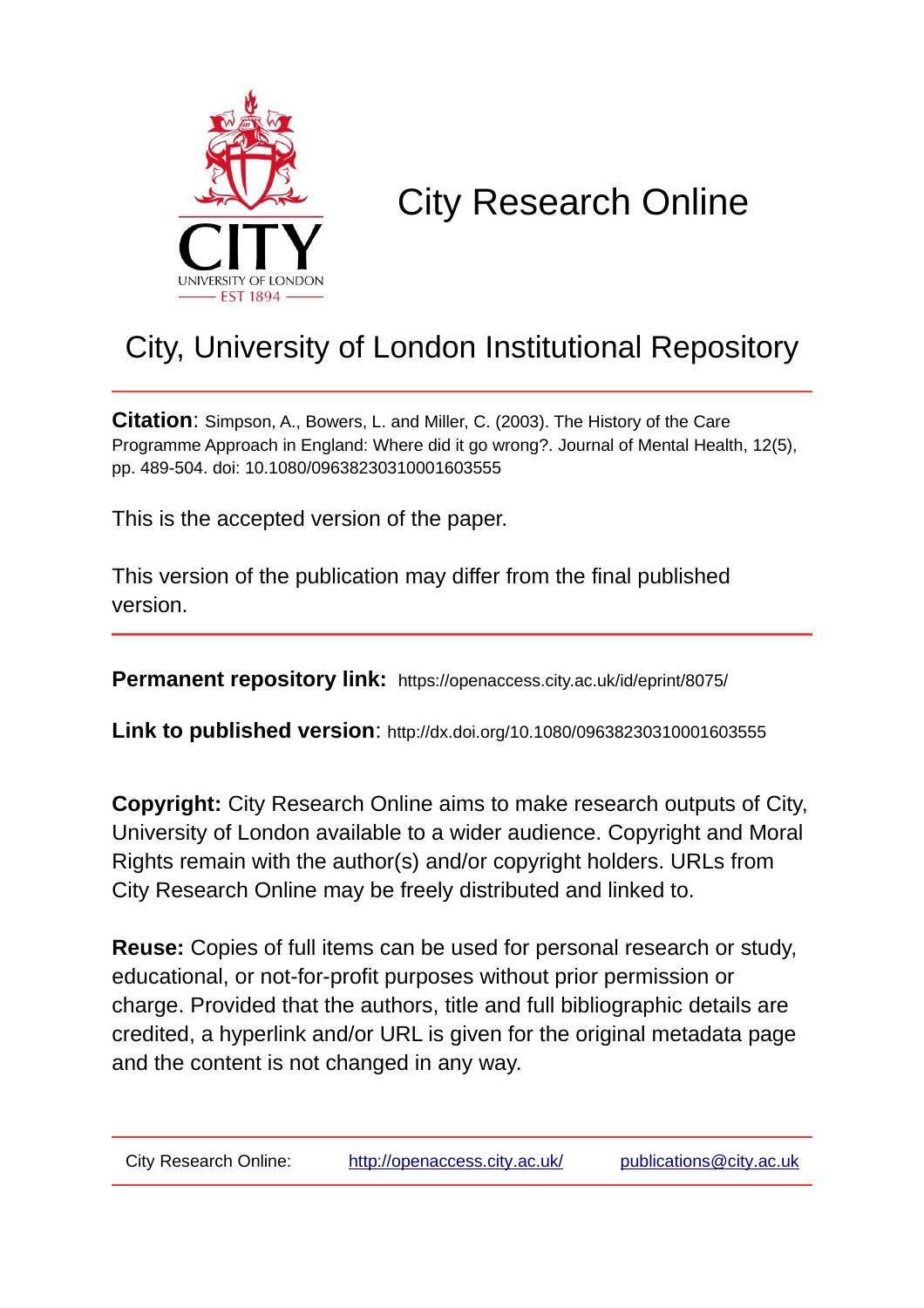## **The History of the Care Programme Approach in England: where did it go wrong?**

**Short Title: History of the CPA**

#### **Alan Simpson** RMN BA (Hons) PGDip

Research Fellow, St Bartholomew School of Nursing and Midwifery, Department of Mental Health and Learning Disability, City University, London

#### **Carolyn Miller** BA (Hons) DPhil

Professor of Health Studies, Head of the Centre for Nursing & Midwifery Research, University of Brighton, Brighton

#### **Len Bowers** RMN PhD

Professor of Psychiatric Nursing, St Bartholomew School of Nursing and Midwifery, Department of Mental Health and Learning Disability, City University, London

Correspondence to:

Alan Simpson Research Fellow St Bartholomew School of Nursing Department of Mental Health and Learning Disability City University Philpot Street London E1 2EA Email: A.Simpson@city.ac.uk Tel: 020 7040 5937 Fax: 020 7040 5811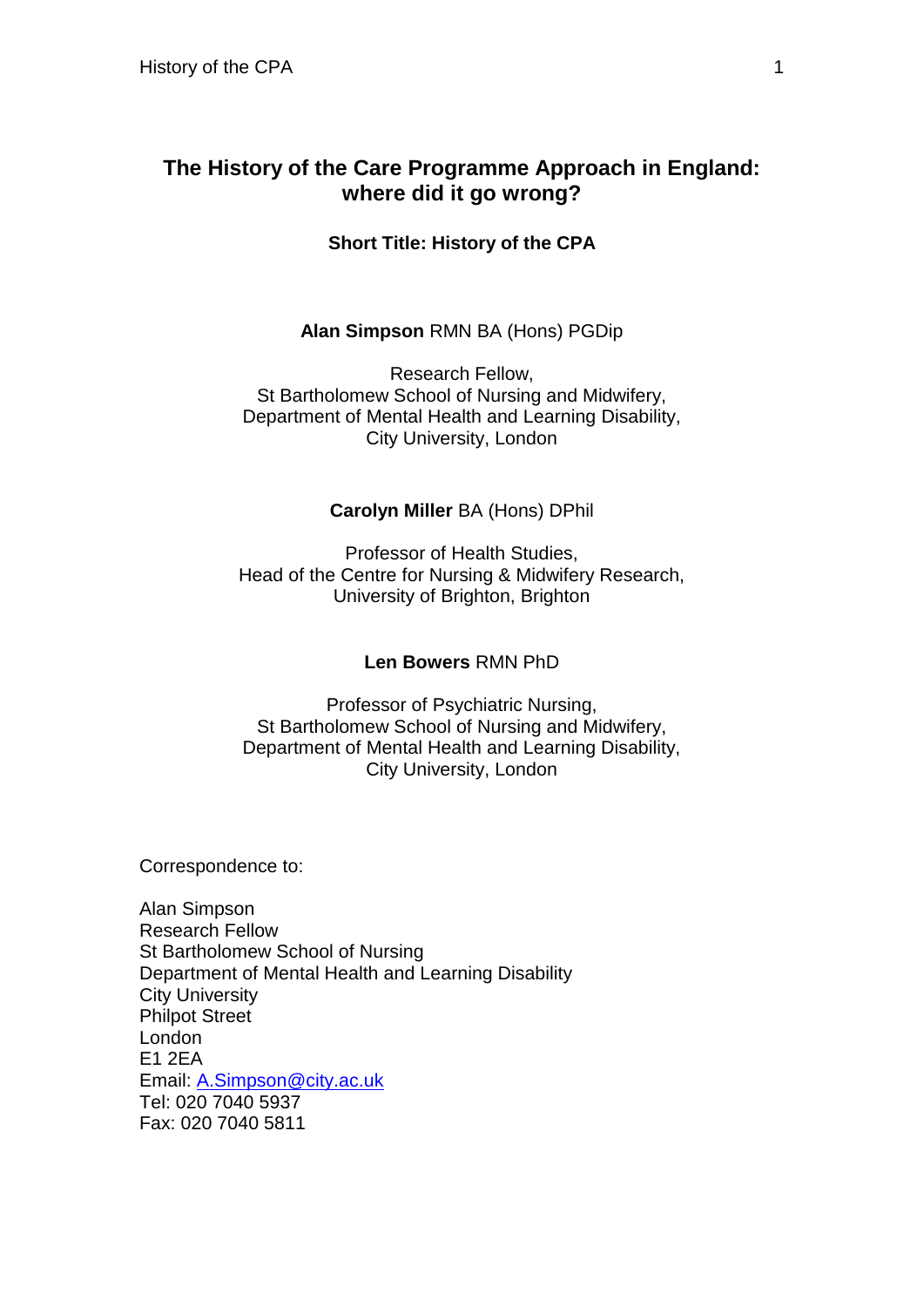## **The History of the Care Programme Approach in England: where did it go wrong?**

#### **Abstract**

*Background:* The Care Programme Approach (CPA) was introduced in England in 1991 as a form of case management to improve community care for people with severe mental illness. It helped services maintain contact with users but failed to provide comprehensive, co-ordinated care and is associated with increased bed use.

*Aim:* To describe and evaluate the introduction, implementation and development of the CPA and identify reasons for its relative failure. *Method:* A critical review of key events, audits, reports, research and policies that shaped the CPA.

*Results:* Reasons for the relative failure of the CPA included the sociopolitical and financial context, clinicians' resistance to political and managerial interference, and the bureaucratic, complex and time-consuming nature of the policy. This reduced face-to-face contact whilst contributing to an emergent 'blame culture' and defensive psychiatric practice. The CPA also presumed levels of community resources and interprofessional teamwork that were frequently absent.

*Conclusions:* The CPA was a flawed policy introduced insensitively into an inhospitable environment. It was destined to fail and after more than a decade remains ineffectively implemented. Changes introduced recently may have contradictory influences on the ability of services to provide effective case management but remain to be evaluated.

*Declaration of interests:* This paper is derived from work undertaken by Alan Simpson under the supervision of Carolyn Miller and Len Bowers, as part of a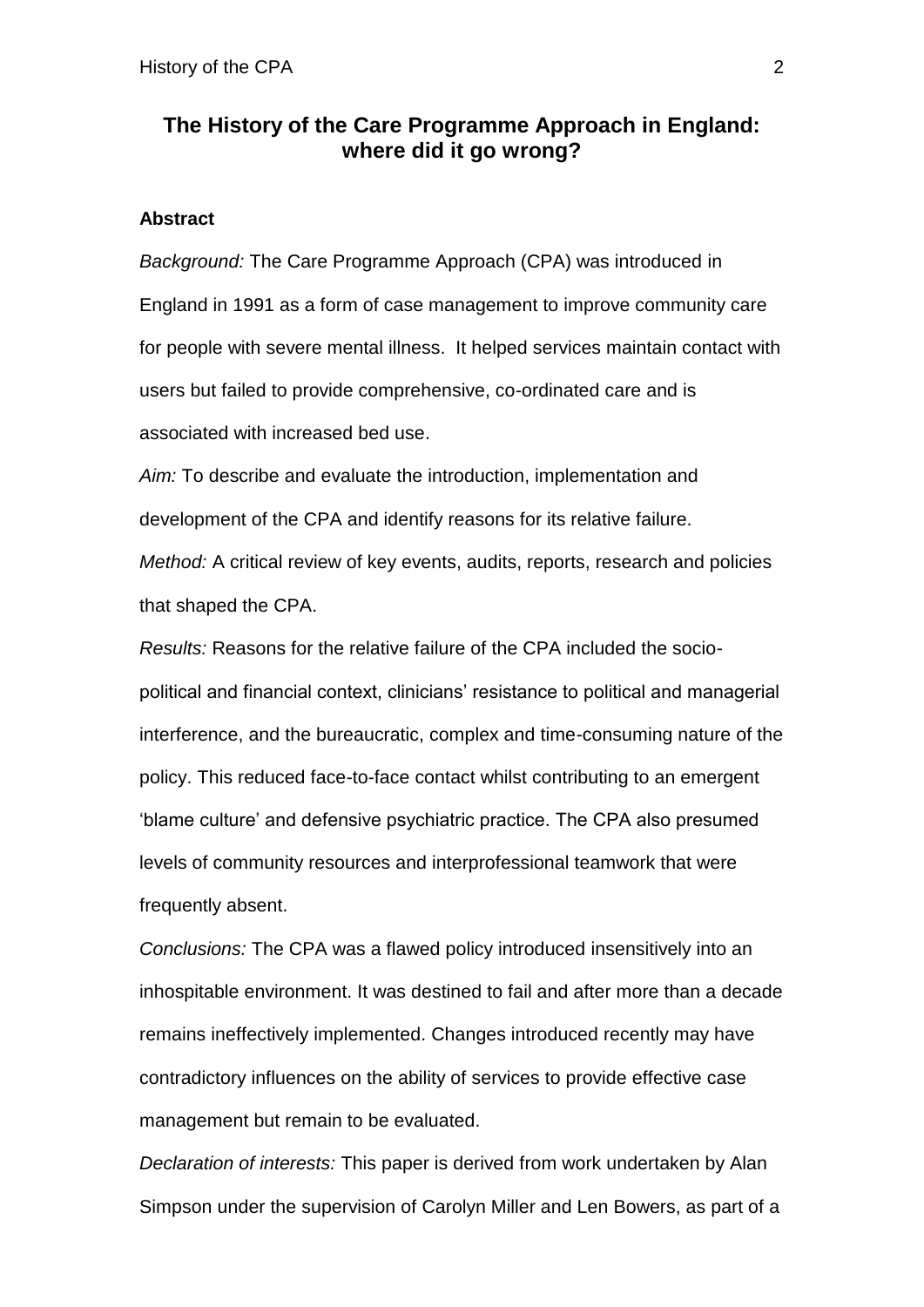Research Training Fellowship, funded by the NHS Executive South-East and supported by South Downs Health NHS Trust.

*Keywords:* Care Programme Approach (CPA), case management, community care, Community Mental Health Teams (CMHTs), teamwork.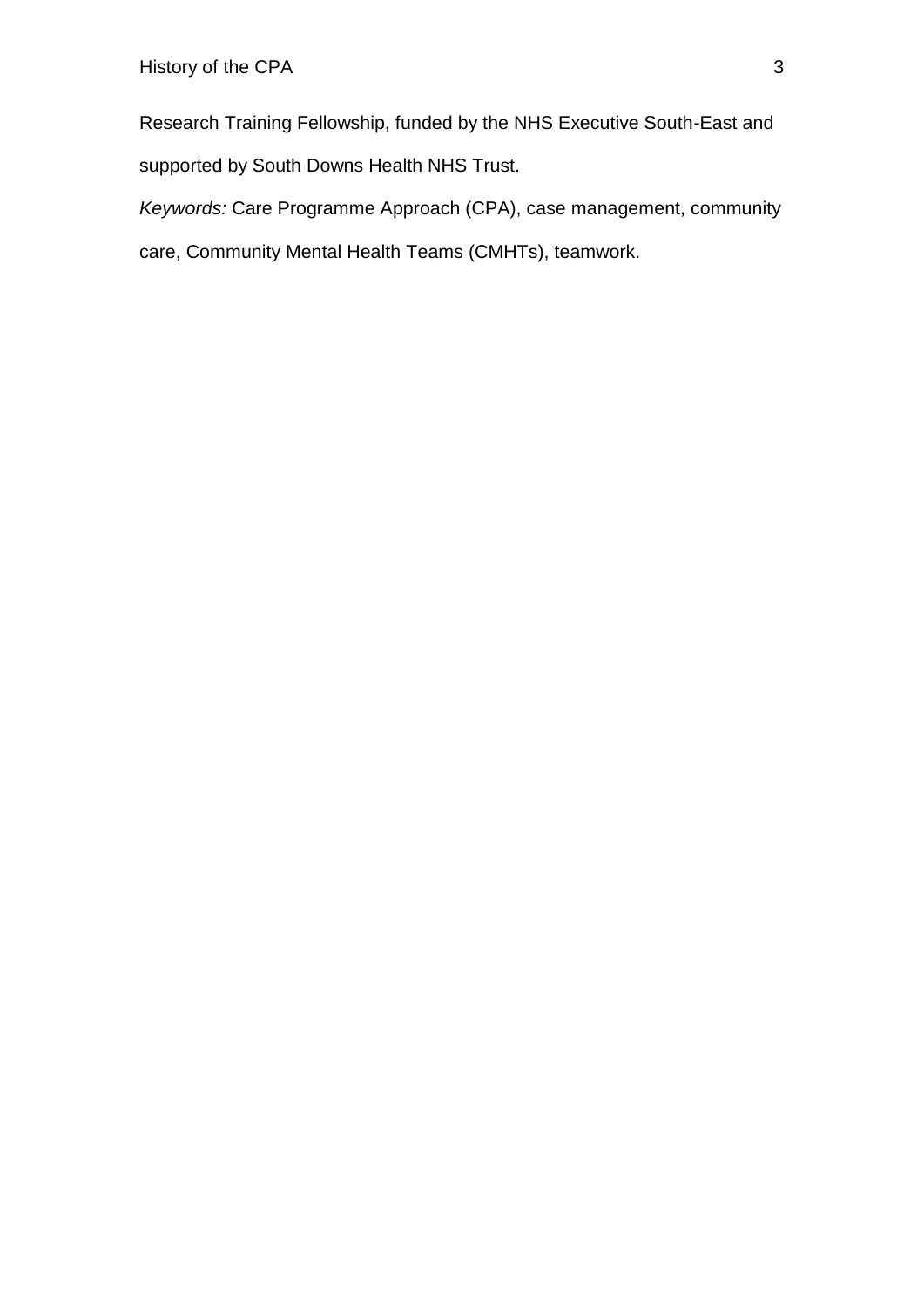#### **Introduction**

The Care Programme Approach (CPA) was introduced in England in 1991 to provide shape and coherence to what had often been haphazard, uncoordinated attempts to provide support in the community for people with severe mental illness. This paper explores the history and development of the CPA and identifies the key events, audits, evaluations and initiatives that shaped this policy and concludes by identifying possible explanations for the continued under-performance of this English version of case management.

#### **A brief background to the introduction of the CPA**

The Audit Commission (1986) called for radical changes in the organisation and management of community services in the mid-1980s. Community care appeared to be failing patients and families (Wallace, 1986) and worrying numbers of mentally ill people were becoming homeless (Belcher, 1988). The killing of a social worker by a mentally ill woman added to concerns when it transpired that the patient had been able to 'drop out of sight' of mental health services whenever she was discharged from hospital. The '*Spokes Inquiry*' recommended that health authorities set up a register of vulnerable mentally ill patients living in the community and appoint keyworkers (DHSS, 1988).

In response, the *'Griffiths Report'* recommended targeted care packages and the appointment of case managers who would assess the needs of the mentally ill person, co-ordinate the input of various agencies and work closely with the family (Griffiths, 1988). These recommendations formed the backdrop to the White Paper, '*Caring for People'* (Department of Health,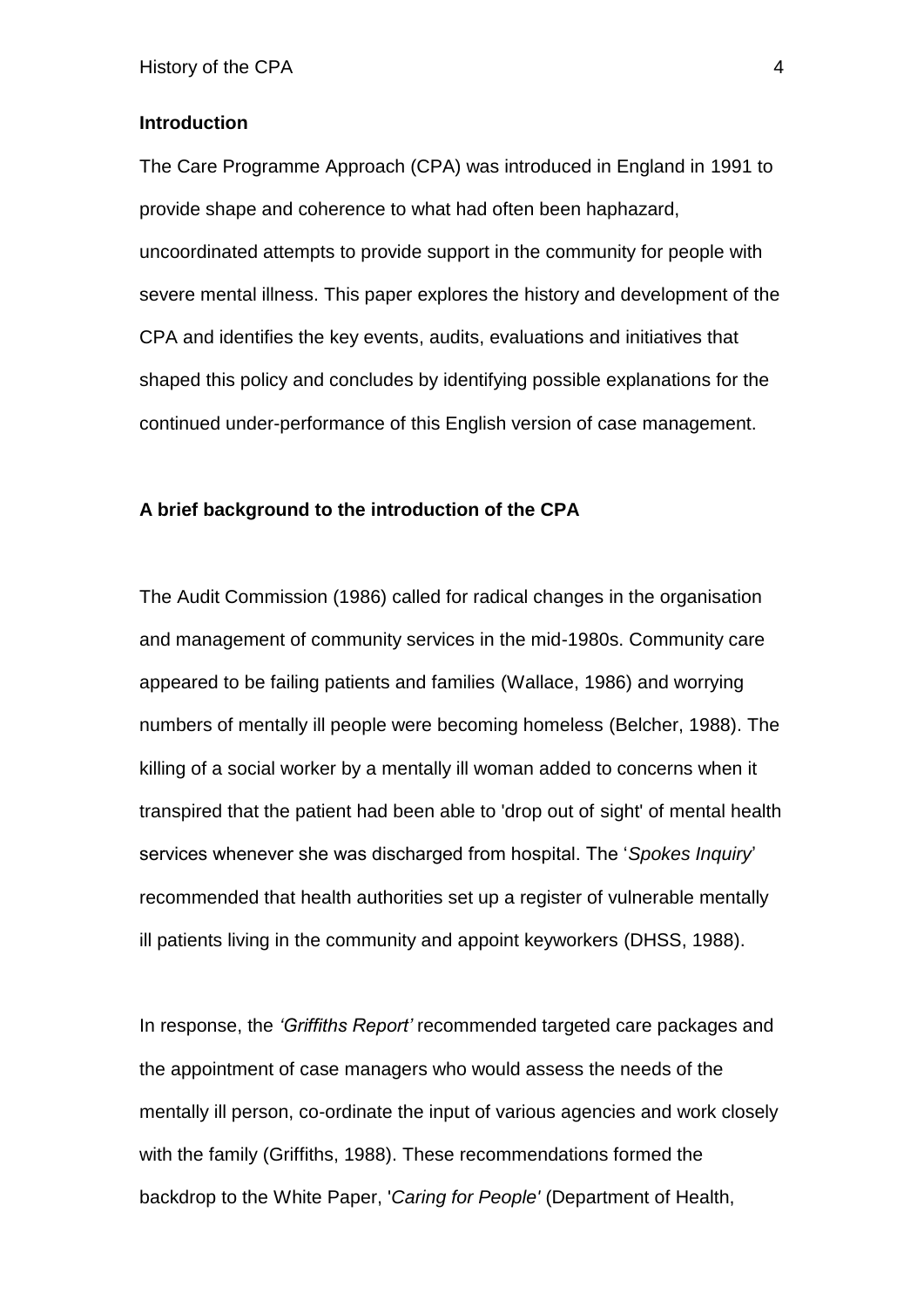1989a). But specific proposals concerning mental health were dwarfed and delayed by the NHS and Community Care Act, 1990, which contained extensive measures to reorganise all hospital and community services (Hadley, Muijen, Goldman, & Shepherd, 1996; Reynolds & Thornicroft, 1999).

Nonetheless, local authority social services introduced a care management system, in which social worker care managers assessed social needs, designed 'packages of care' and purchased services for vulnerable people (Department of Health, 1989b). A directive followed that advised psychiatrists not to discharge patients from hospital without an individual care plan agreed with the local authority (Department of Health, 1989a). A second circular required health and local authorities to implement the CPA by April 1991 for *all* people with mental illness referred to specialist psychiatric services (Department of Health, 1990).

#### **The Care Programme Approach (CPA)**

The CPA was based on the principles of case management, developed in the USA to target resources at those considered most in need (Intagliata, 1982; Ovretveit, 1993; Stein & Test, 1980). Different models of case management stressed different characteristics (Mueser et al., 1998), but in England these could be determined locally, provided that the fundamental features of the CPA were implemented (See Table 1). The relationship between different case management approaches and the CPA is discussed elsewhere (Simpson, Miller & Bowers, in press). Names of those subject to the CPA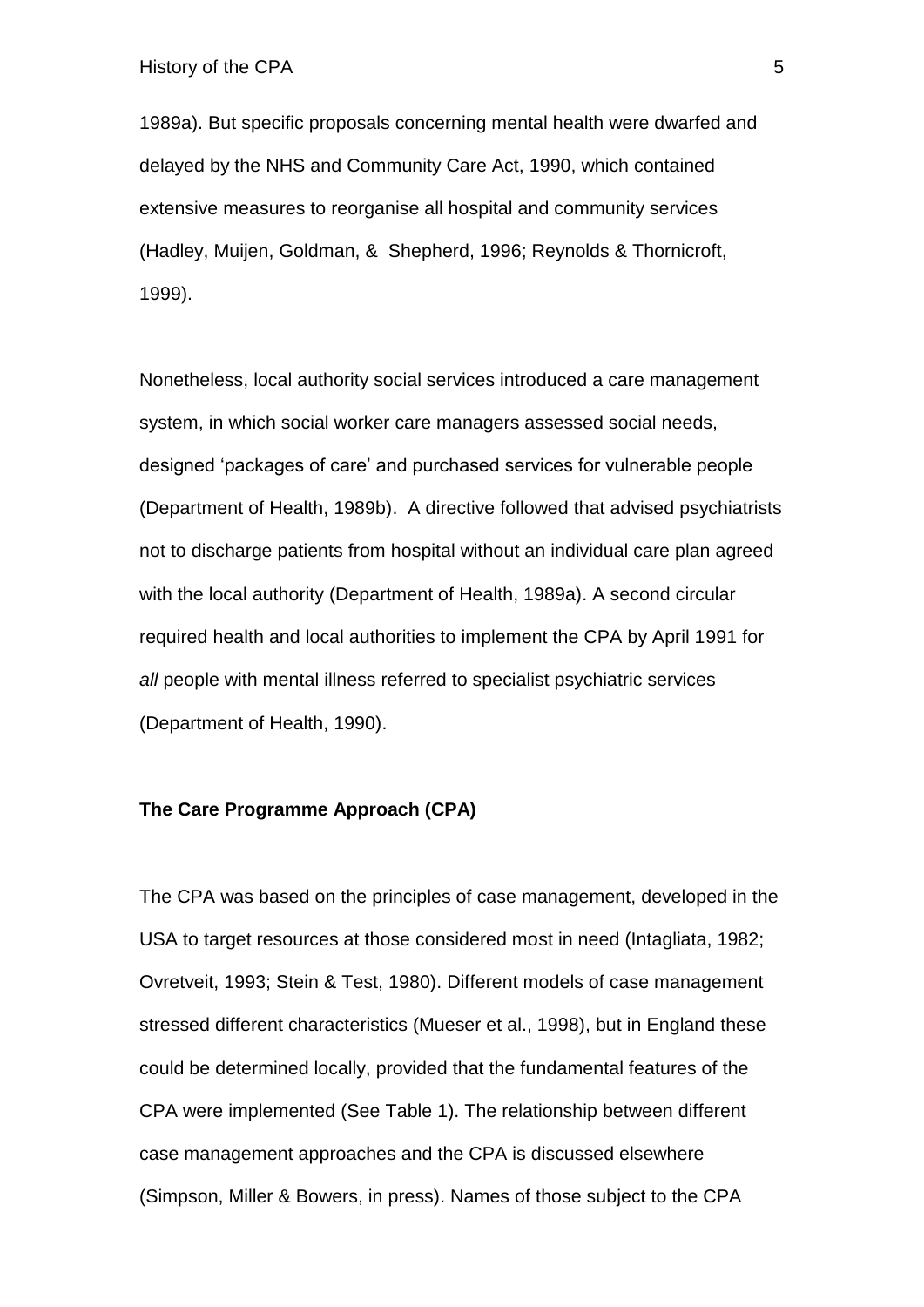were recorded on 'CPA registers', introducing paperwork that became the leitmotif of the new policy (Simpson, 1998).

#### **[INSERT FIGURE 1 HERE]**

#### **Things were not getting better**

The ability of 'community care' policies to provide humane, safe support for severely distressed people remained in doubt (Hogman, 1992). Unkempt and disturbed men and women were sleeping rough in apparently increasing numbers (Craig et al., 1993; Craig & Timms, 1992; Scott, 1993). Mental health was now a key policy area in the government's '*Health of the Nation'*  strategy (Department of Health, 1992) but when the media reported and arguably exploited a series of tragic incidents involving people with mental illness pressure mounted on the government to do more (Coid, 1994). Most influential was the case of Christopher Clunis, a man with mental illness, who killed Jonathon Zito (Hallam, 2002). This rare incident involved the death of a total stranger and fuelled the public's anxieties, leading the government to introduce independent inquiries whenever a mentally ill person committed homicide (NHS Executive, 1994). The ensuing rash of inquiries and reports (with attendant publicity) repeatedly highlighted breakdowns in communication between agencies and individuals (Shepherd, 1996). People were still 'falling through the net'.

Further guidance signalled the government's determination to prioritise the needs of people with '*severe* mental illness' (Department of Health, 1993;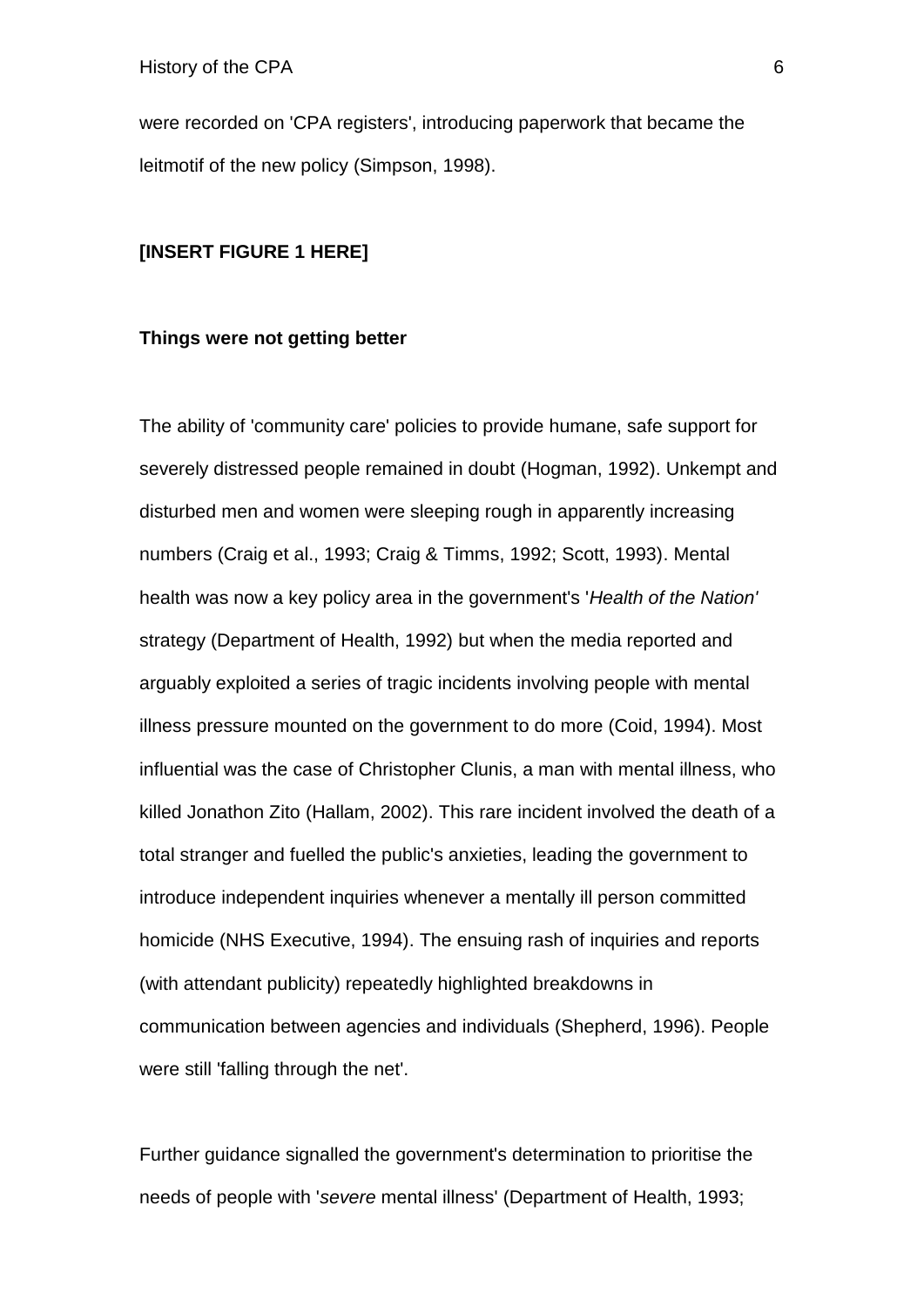1994). Unfortunately, the failure to publish a definition of severity created disagreement and confusion (Powell & Slade, 1996; Walker, 1998).

#### **Initial evaluations of the CPA**

Initial evaluations identified many difficulties affecting implementation of the CPA (See Table 2). Psychiatrists in particular perceived it as an encroachment on their clinical judgement and practice. They believed the basic requirements of good practice were already in place and that the CPA was bureaucratic and over-structured (North et al., 1993). Staff were also concerned that with the introduction of CPA registers they would be involved in a more explicit form of surveillance or social control (May, 1996). Consequently, the CPA was being implemented selectively and was not applied to all mentally ill patients (Schneider, 1993).

#### **[INSERT FIGURE 2 HERE]**

#### **Supervision Registers and Supervised Discharge**

The '*Ten Point Plan'*, aimed at tightening procedures, introduced supervision registers for patients considered most at risk and in need of increased support (Secretary of State for Health, 1994). Supervision registers were more often seen as another controlling response to the needs of mentally ill people, rather than being designed to improve quality of care (Godin & Scanlon, 1997; Kingdon, 1996; Nolan et al., 1998; Ryan, 1994) and were rarely employed (Bindman et al., 1999; Turner et al., 1999). Together with homicide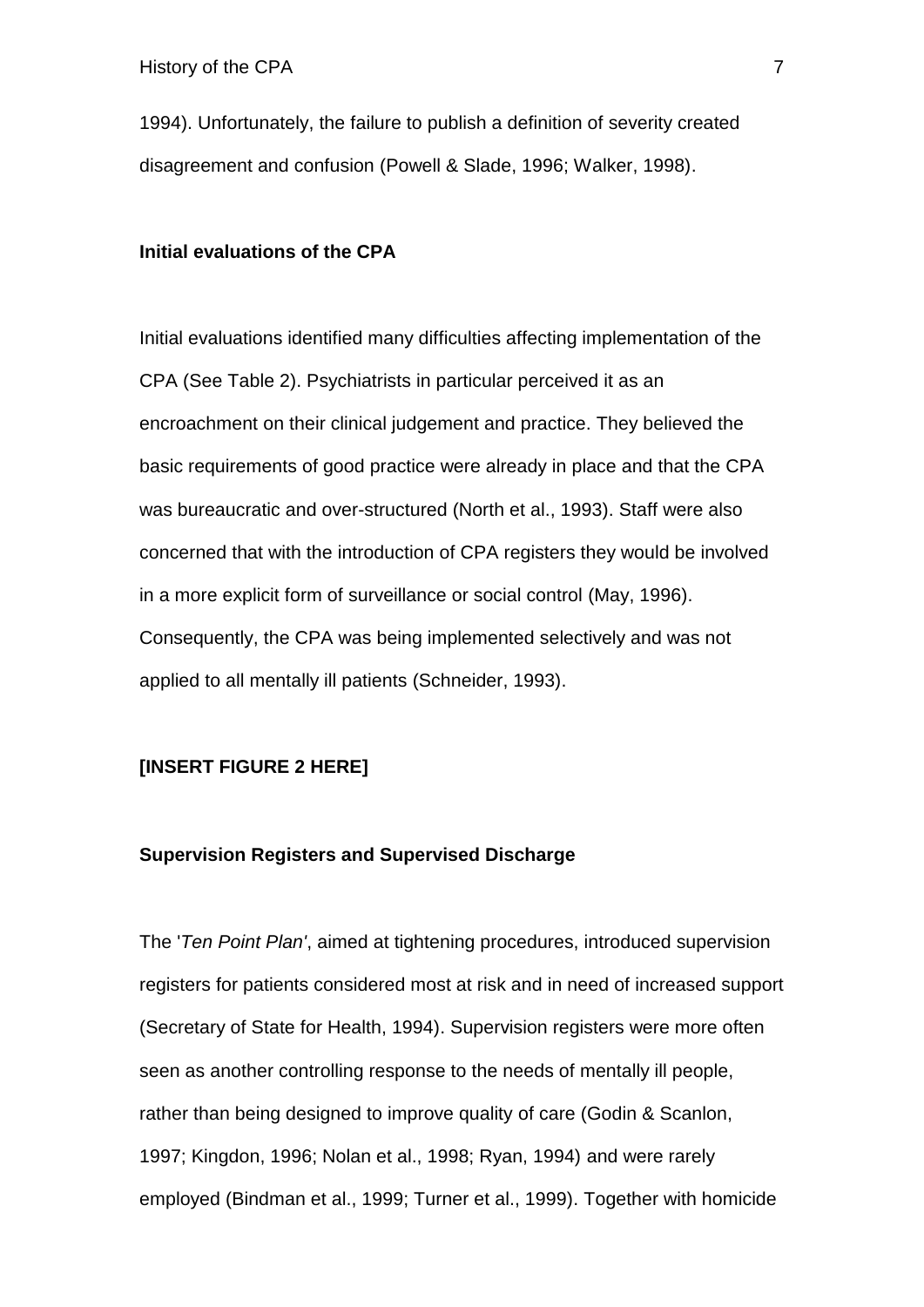History of the CPA 8

inquiries, many suspected they pointed towards an emerging 'blame culture' with clinicians being held responsible for untoward incidents (Peck & Parker, 1998). The aim of providing community mental health care in the least restrictive environment (House of Commons, 1985) was being lost, with mentally ill people now being treated with different rather than fewer restrictions (Ryan, 1994).

Supervised discharge was also flagged up and eventually introduced in April 1996 under the Mental Health (Patients in the Community) Act, 1995. This required certain patients to adhere to an agreed care plan but there was little enthusiasm amongst clinicians for yet another modification to the CPA (Burns, 2000). 'Designated supervisors', most likely the CPA keyworker, now had powers to 'take and convey' patients to where their care plan specified they should reside or receive treatment. Many thought such measures would impinge on their therapeutic relationships with users (Coffey, 1997; Rogers, 1996). Others argued that such a position was naïve or dishonest and created a 'pernicious split' within mental health services between those directly involved in restricting the liberty of service users and those not (Godin & Scanlon, 1996). Others saw the increased supervision of service users as validating early concerns that the CPA would foreground the 'medical model' and enable the extension of coercive psychiatric practices into the community (Onyett, 1998b).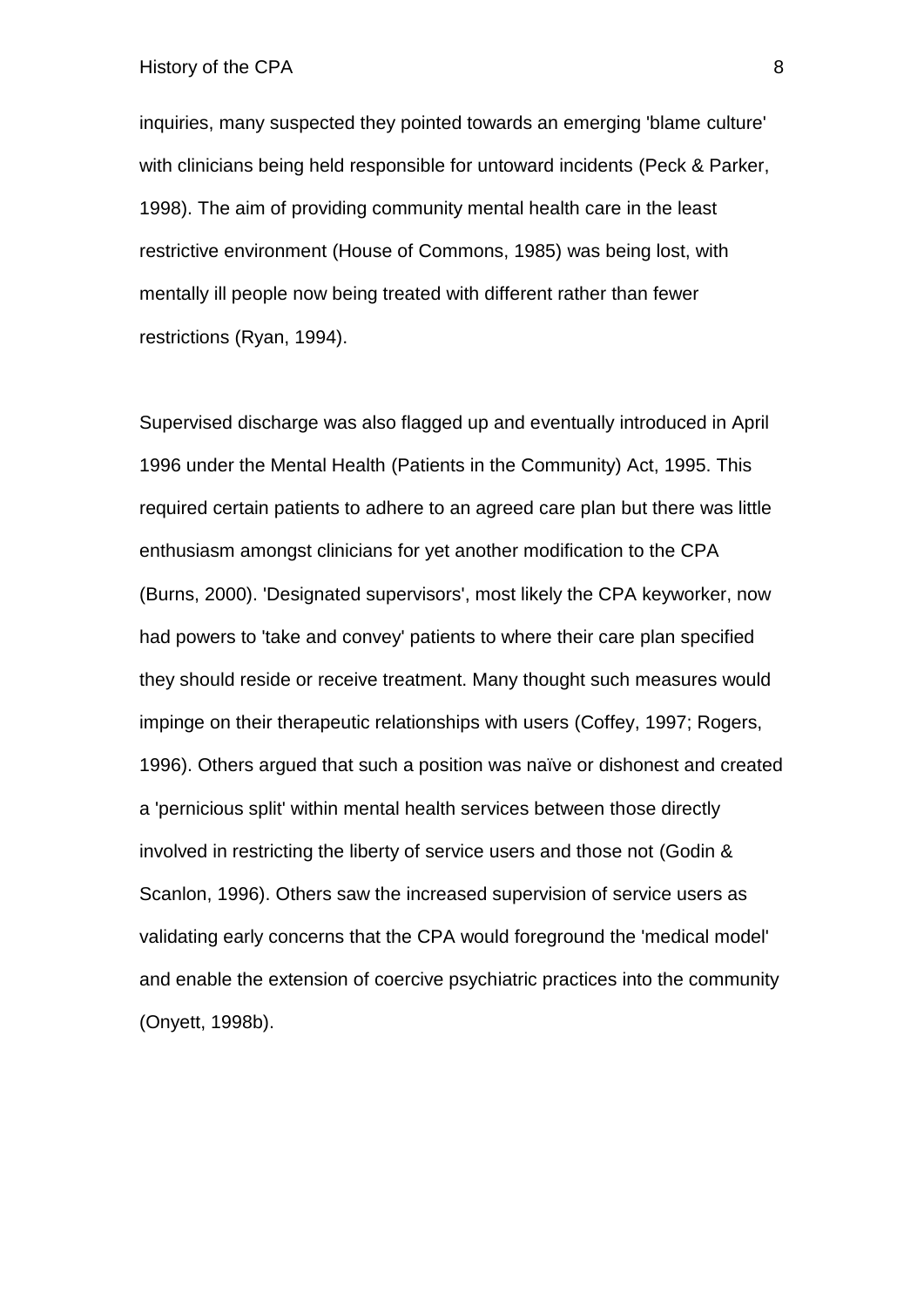#### **Building Bridges**

The continued failure to properly implement and monitor the CPA was severely criticised by politicians who identified fragmentation of services and poor inter-disciplinary co-ordination. They also criticised the lack of detailed data that would enable proper evaluation of the CPA (Health Committee Report, 1994). Suitable information technology was still treated with some suspicion within the health service (Ferguson, 1996). This damning report, coupled with the '*The Report of the Inquiry into the Care and Treatment of Christopher Clunis'* (Ritchie & Lingham, 1994) led to the publication of *'Building Bridges'* (Department of Health, 1995). Alongside sister publication *'Building on Strengths'* (NHS Training Division, 1995), this re-emphasised the importance of good multidisciplinary working and inter-professional communication for the effective implementation of the CPA and stressed the government's determination to prioritise the needs of those most vulnerable and at risk. *'Building Bridges'* also contained the first official attempt to define severe mental illness. However, providing a 'framework definition' and continuing to recommend locally agreed operational definitions ensured that confusion and disagreement remained (Huxley et al., 1998).

#### **Tracking the tiers of the CPA**

Localities developed different grades of the CPA, depending on the users' severity of illness or complexity of need, in order to target restricted resources at those in most need and to reduce administration required for those seeing one worker (Wells, 1997). Some introduced a 'continuum' that allowed a more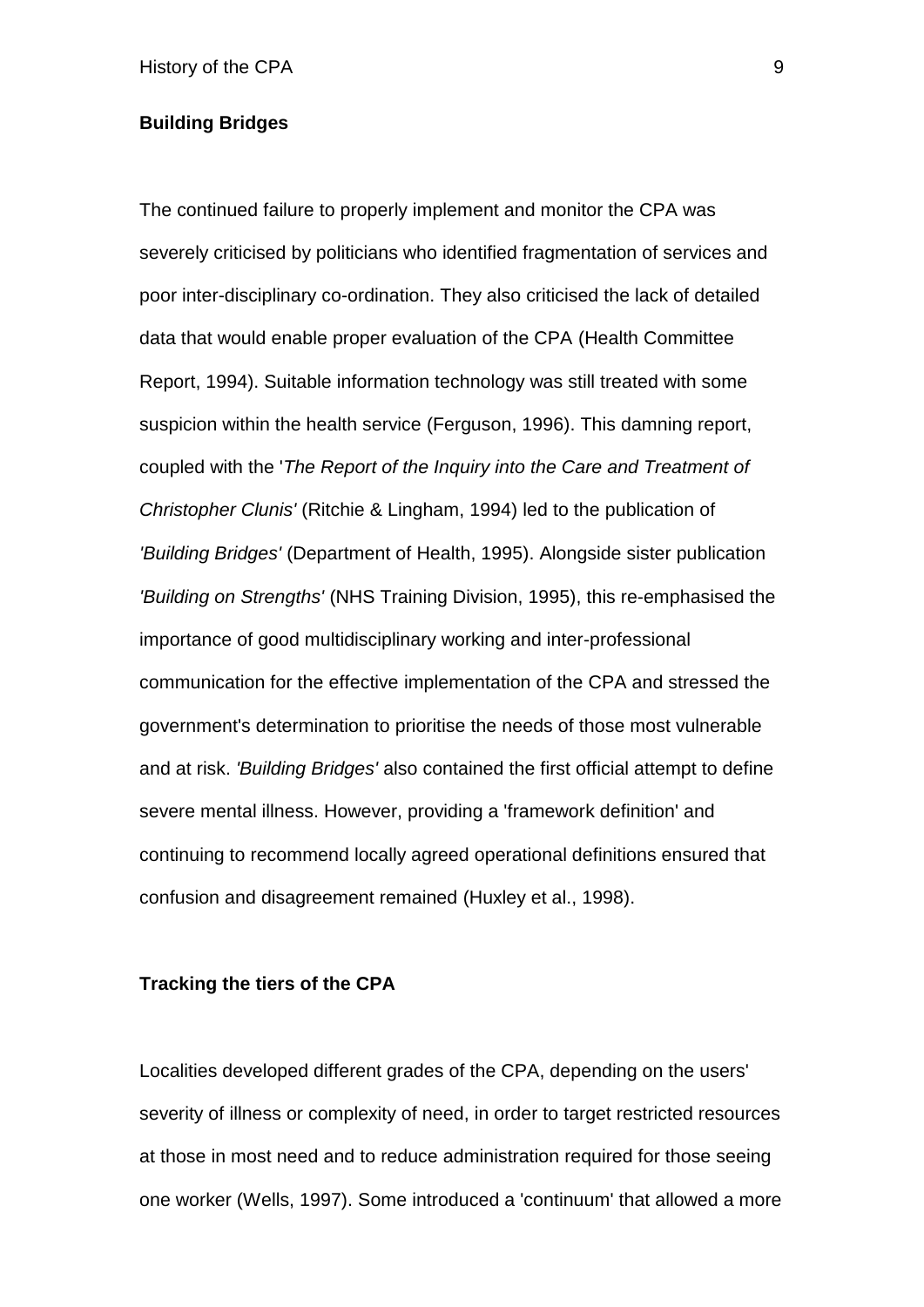individualised response to changing needs, others introduced 'levels' where each person was placed on a particular 'tier' of the CPA (Margerison, 1998). Again, solutions were decided locally (NHS Training Division, 1995) ensuring little consistency, with patients allocated according to different criteria including diagnosis, number of professionals involved, and severity of illness (Margerison, 1998; Marlowe et al., 1999; Sone, 1992). As a result, social service and health employees working alongside each other could end up employing separate and contradictory systems (Miller & Freeman, 2003).

#### **Still Building Bridges**

Tiers, supervision registers and supervised discharge deepened the confusion surrounding the CPA (Department of Health, 1995; Hamilton & Roy, 1995). A survey of all 180 English NHS mental health trusts reported widespread variation in the number of people allocated to the CPA and different tiers, not explained by variations in population need (Bindman et al., 1999). *'Still Building Bridges'* (Department of Health, 1999) confirmed the continuing uneven implementation of the policy. Few authorities provided holistic inter-disciplinary assessments and assessment systems "varied significantly between different professional groups, different agencies and within agencies", making appraisal of needs difficult (ibid: 6). Attempts to develop joint recording systems encountered major problems reconciling different computer systems. There were few agreed procedures for risk assessments, care plans were often found to be ineffective and some areas had difficulty keeping up with regular reviews. Service users and carers were more likely to be invited to reviews but often found them formal and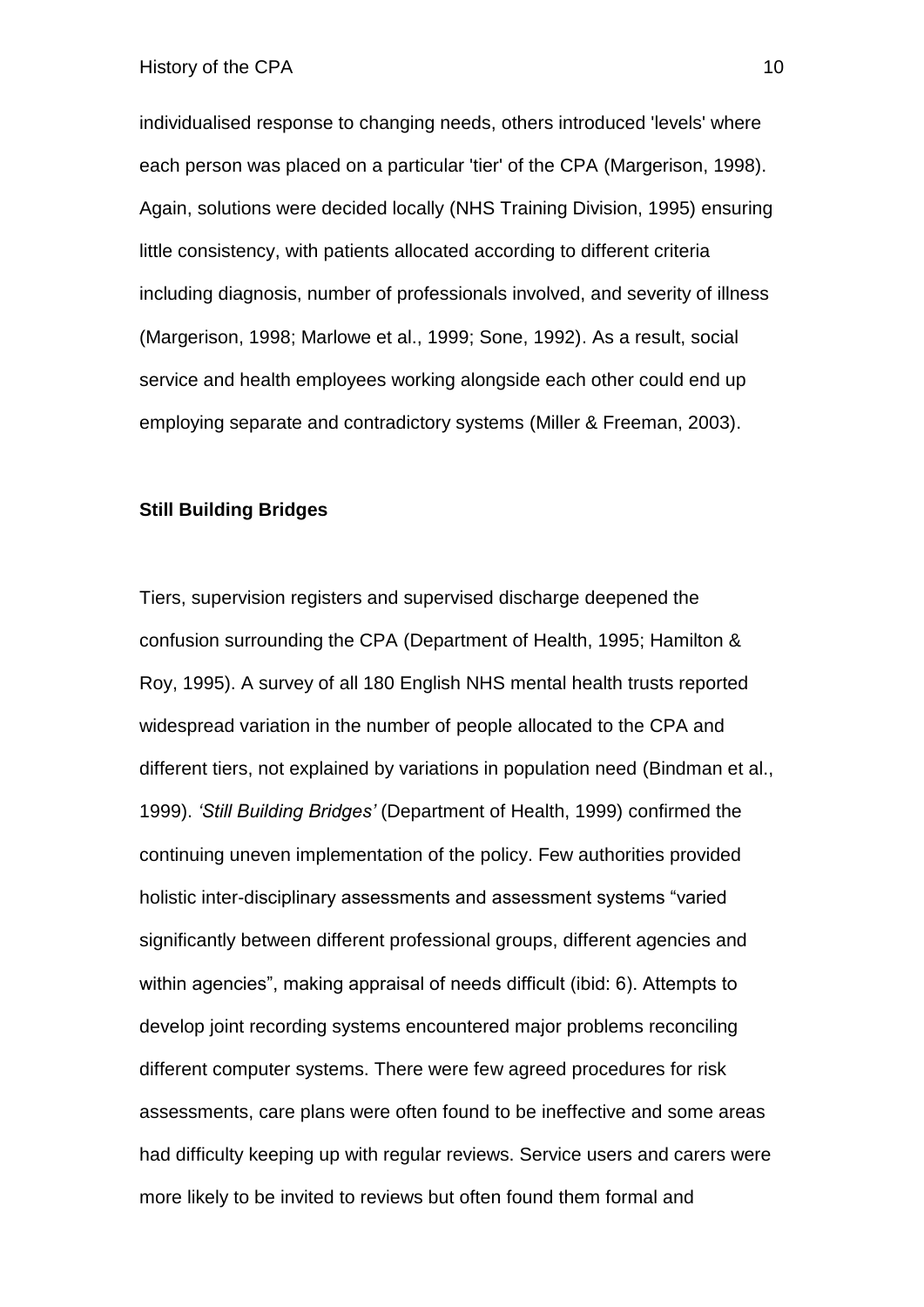intimidating and arranged at the convenience of medical staff. Written information on the CPA and other services was seldom available.

#### **[INSERT FIGURE 3 HERE]**

#### **Increased contacts, admissions and costs**

The Cochrane systematic reviews of various case management programs in the USA, Australia and Europe concluded that such approaches increased patient contact but approximately doubled the numbers admitted to psychiatric hospitals, with no significant advantages over 'standard care' on psychiatric or social variables (Marshall et al., 2001). Increased bed use was highest in studies in England where the impact of the CPA, risk management and concerns about untoward incidents may have fuelled figures (Turner et al., 1999). Psychiatric hospitals faced enormous pressures; admission rates rose with bed occupancies exceeding capacity, compulsory admissions soared and additional use of non-NHS inpatient facilities escalated costs (Gould, 2002; Simpson, 2000). Consequently, the CPA was dismissed as an ineffective approach beyond maintaining contact with patients and providing "useful administrative functions" (University of York & NHS Centre for Reviews and Dissemination, 2000:p1). Assertive community approaches were recommended as more beneficial than 'standard' CPA (Marshall & Lockwood, 1999). However, evaluation of case management programs is a highly complex and contentious issue (Brugha & Glover, 1998; Burgess & Pirkis, 1999; Rosen & Teesson, 2001; Ziguras & Stuart, 2000) and is explored by the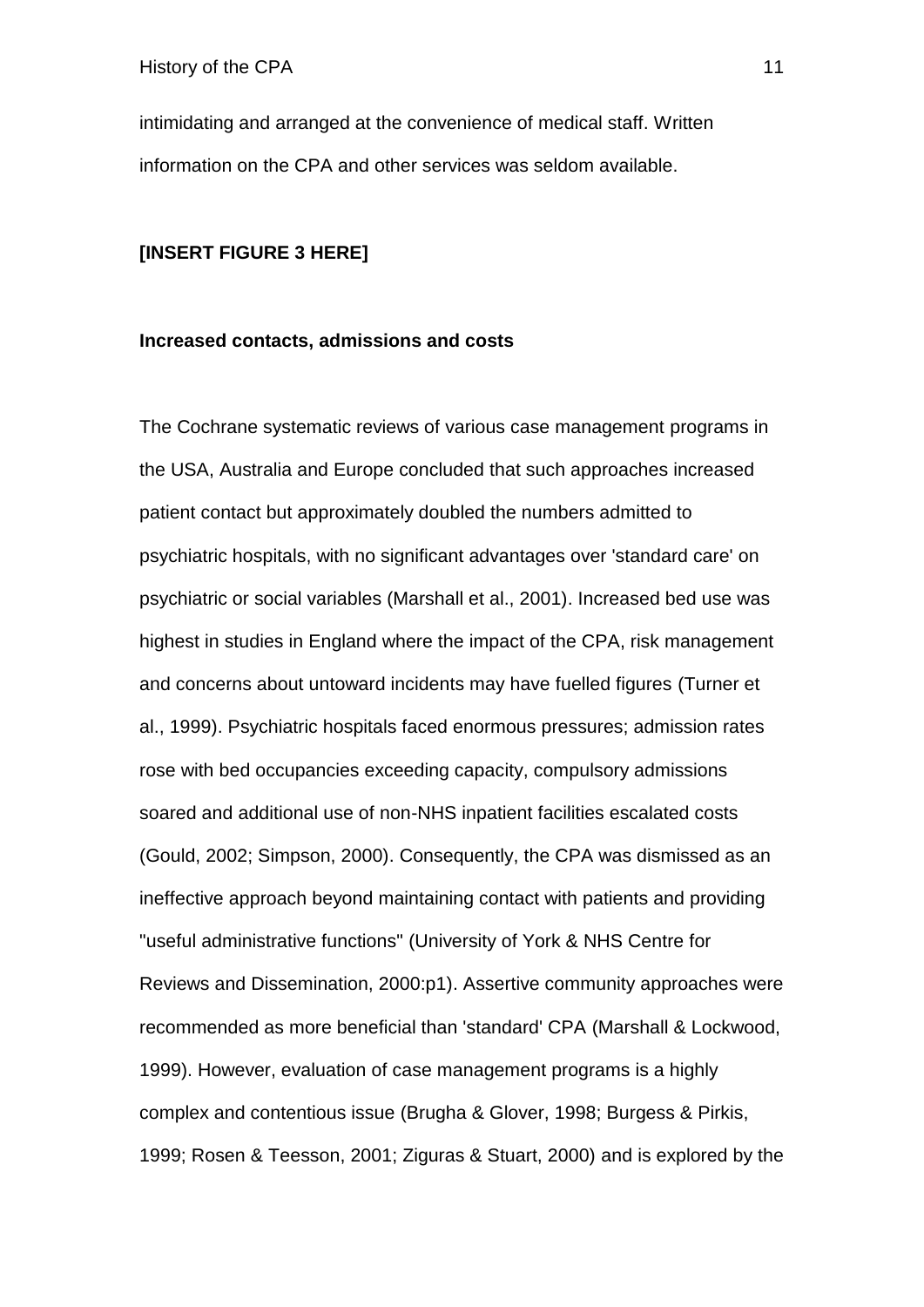authors in relation to the CPA elsewhere (Simpson, Miller & Bowers, in press).

#### **'Community care has failed': the risky shift**

Claims persisted that 'community care' had failed. '*Learning the lessons',*  produced by the Zito Trust (established by Jayne Zito, a psychiatric social worker and the widow of Jonathan Zito), summarised the findings and recommendations of 54 mental health inquiry reports published in England and Wales (Shepherd, 1996). The Zito Trust argued that mental health policy was too often "a disaster" and that the chances of efficient communication taking place appeared negligible given the failure to implement the CPA and the dreadful state of basic services (ibid: p10). Others were adamant that rather than more supervision there needed to be an improvement in the level of engagement, care and support provided to mentally ill people, especially those from black and other minority ethnic groups (Francis, 1996; Morgan & Hemming, 1999).

Suggestions were also made that the same pressures that had produced the focus on risk assessment and management, now central to the CPA (Busfield, 2000), had encouraged 'defensive' psychiatric practices (Burns Tom & Priebe, 1999; Deahl et al., 2000; Smyth & Hoult, 2000), resulting in 'reinstitutionalisation' within services (Turner & Priebe, 2002). The frequently implied association between mental illness and homicide led Taylor and Gunn (1999) to conduct a detailed review of criminal statistics between 1957 and 1995 in England and Wales. They found little fluctuation in the numbers of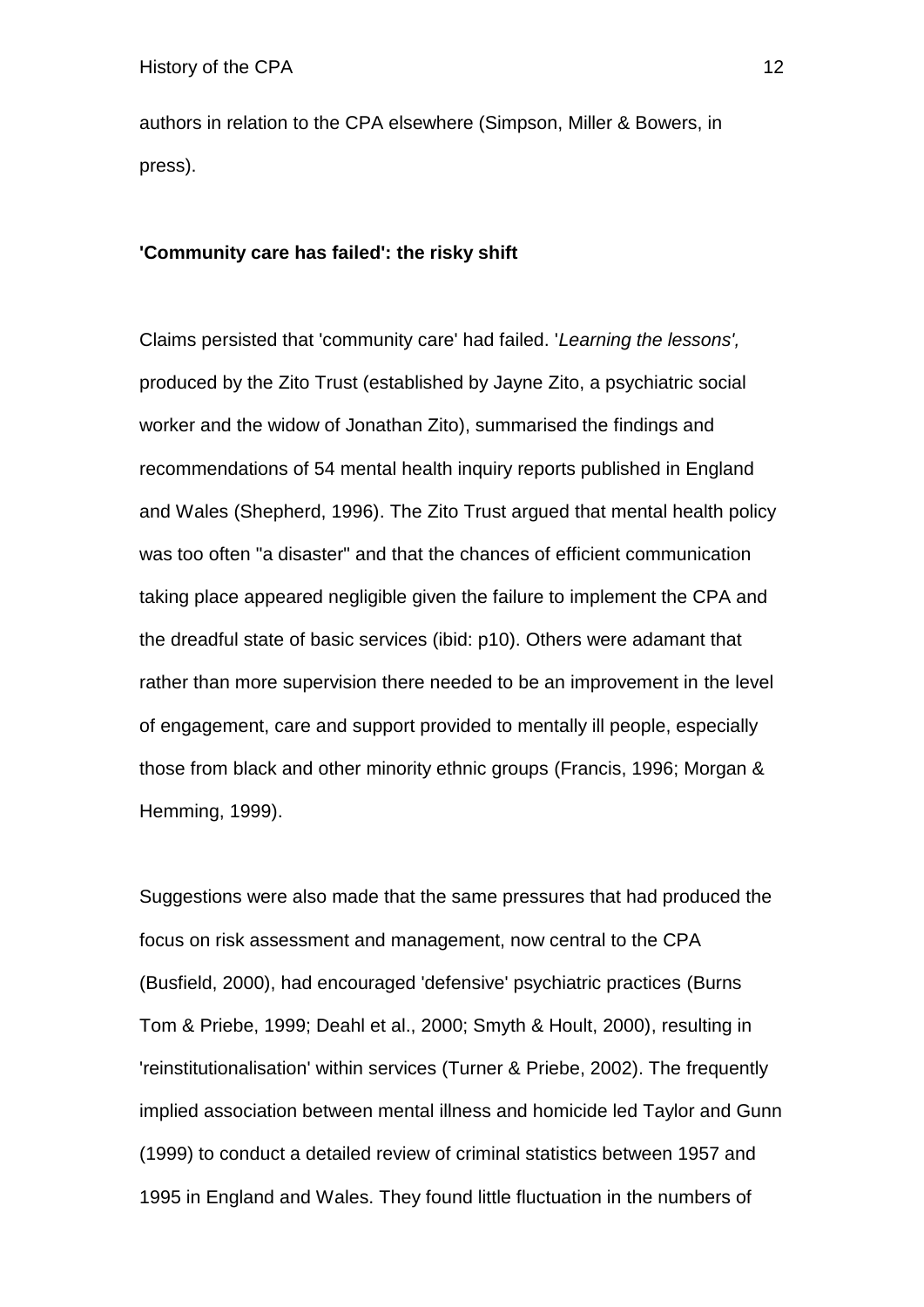#### History of the CPA 13

people with a mental illness committing homicide over the 38 years, and a 3% annual decline in their contribution to official statistics despite the enormous increase in the number of people being cared for in the community. Whilst society had witnessed an increase in murders, there had been an annual fall in the number committed by those with a mental illness. Similar findings have been reported internationally (Walsh & Fahy, 2002). A separate review of 14 homicide inquiries involving mentally ill people did however emphasise inadequacies in the planning of care (Parker & McCulloch, 1999). These findings were given further weight by the National Confidential Inquiry into Suicide and Homicide by People with Mental Illness in *'Safer Services'*  (Appleby et al., 1999). Considerable failings were described, particularly in the care of people recently discharged from hospital, the very target group the CPA was originally introduced to support. Any clinical value of the CPA was reputedly "in danger of being undermined by its administrative demands" (ibid: p86).

#### **Users' experiences of the CPA**

Service users' experiences of the CPA have been consistently disappointing. Relatively small studies repeatedly reported little awareness of the policy, patchy allocation and identification of keyworkers, limited involvement in care planning, poor use of care plans, and mixed experiences of CPA review meetings (Lawson et al., 1999; McDermott, 1998; Phillips, 1998; Simpson, 1999a; Wolfe et al., 1997).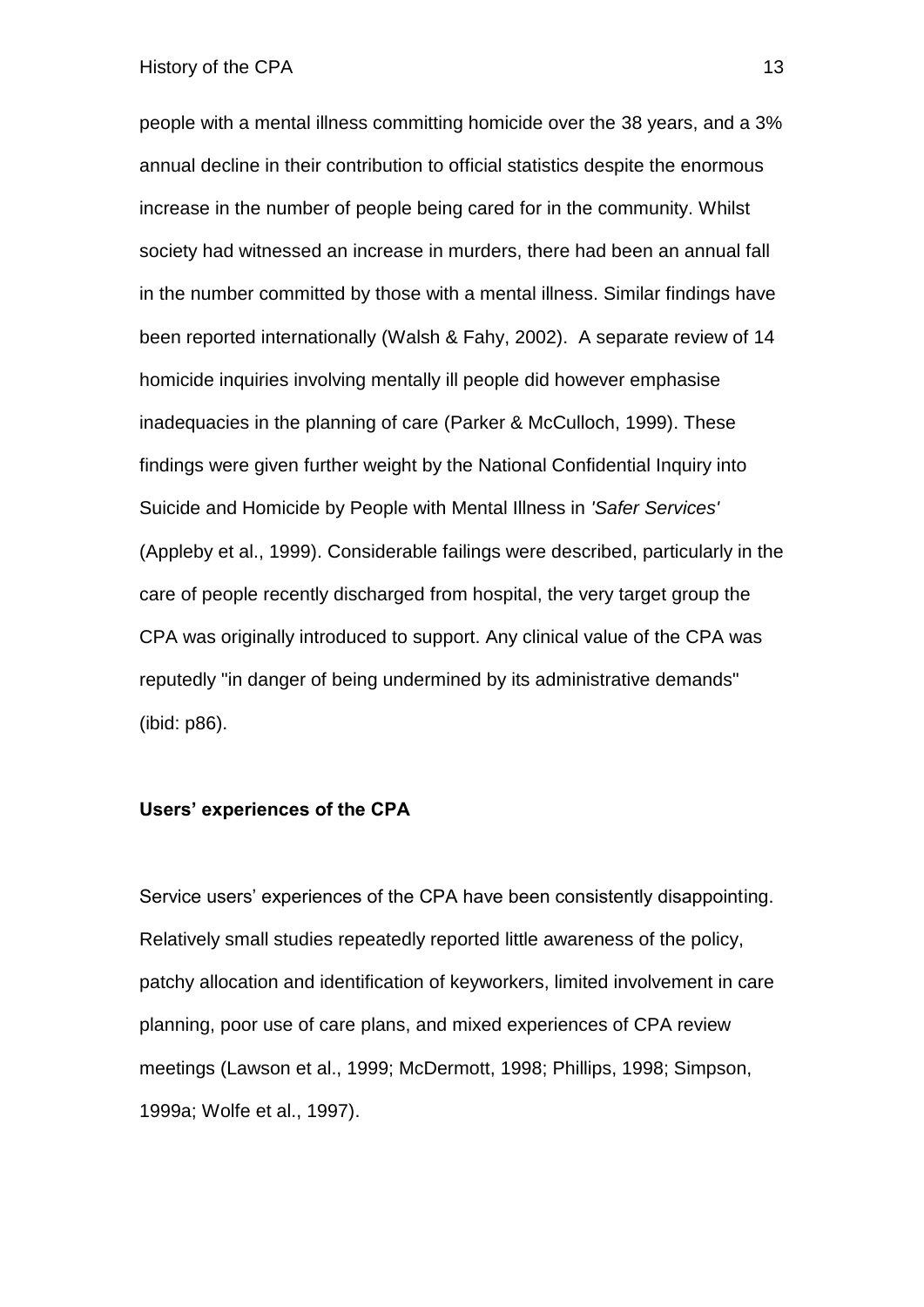History of the CPA 14

A CPA audit in 1998 surveyed 503 patients across five NHS trusts (Webb et al., 2000) and confirmed that key policy components were not being implemented, with wide variation between trusts. Research conducted across England by user researchers reported similar results (Rose, 2003; Rose, 2001). Rose (2001) lamented the lack of transparency in the CPA process and outlined the serious implications of these findings, describing the failure to provide comprehensive care plans as "almost a dereliction of duty" (ibid: p48). The impression gained from staff was that the CPA was seen as "just a paper exercise, which increases their workload with no benefit to care" (ibid: p49). Yet where CPA arrangements are more successfully administered and where service users experienced greater involvement in their care, greater levels of satisfaction are expressed (Beeforth et al., 1994; Webb et al., 2000). This suggests a paradox in which workers complain of the 'bureaucracy' of the CPA but service users value the written care plans and information that care co-ordinators are mandated to deliver.

#### **Carers' experiences of the CPA**

The limited research on carers' experiences of the CPA consists mainly of relatively small qualitative studies (Allen, 1998; Carpenter & Sbaraini, 1996; Huang & Slevin, 1999; Simpson, 1999a). Carers commonly reported having little or no knowledge of the CPA, keyworker details or emergency arrangements, and of rarely being involved in the care planning process with their views seldom sought or listened to. Carers' concerns often overlapped with their experiences of mental health services generally.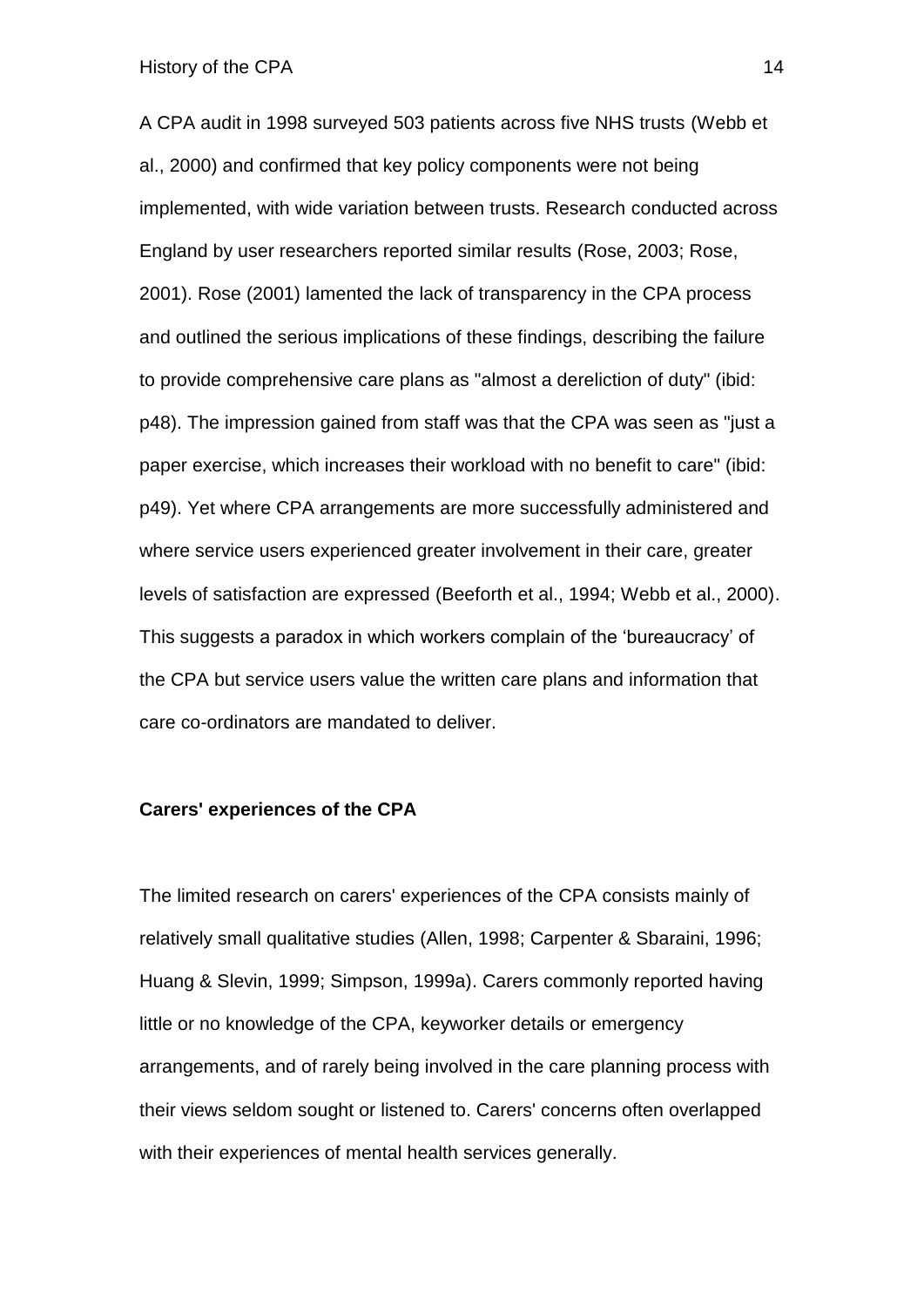#### **What went wrong? Money, managerialism and the CPA**

The CPA was introduced against a socio-political backdrop that included a concerted effort to reduce public spending across government departments (Onyett, 1998a). No direct funding accompanied the CPA and special project funding required complex arrangements with social services (Peck & Parker, 1998). Additionally, two-thirds of resources for mental health services continued to be allocated to inpatient care with less than a quarter spent on day and community care (Audit Commission, 1994). Lack of suitable community resources was estimated to account for between 24% and 58% of psychiatric bed use (Department of Health, 2000b). The woeful under funding and diversion of mental health funds during this period have since been acknowledged (Appleby, 2000; Department of Health, 1999; Dobson, 2000; Leff & Knapp, 2000).

Reorganisation under the NHS and Community Care Act, 1990, and the establishment of NHS trusts also had an impact by increasing the confidence and authority of trust managers (Peck & Parker, 1998). Pertinently, the introduction and subsequent amendments to the CPA were addressed via circulars addressed to managers within health and social services, creating resentment and resistance amongst many clinicians who viewed managerial attempts to comply with the requirements as "cumbersome and bureaucratic" (Peck & Parker, 1998). There was a failure to sufficiently motivate the workforce and ensure the policy was integrated into everyday practice (Bonner, 2000). Psychiatrists in particular often ignored the CPA and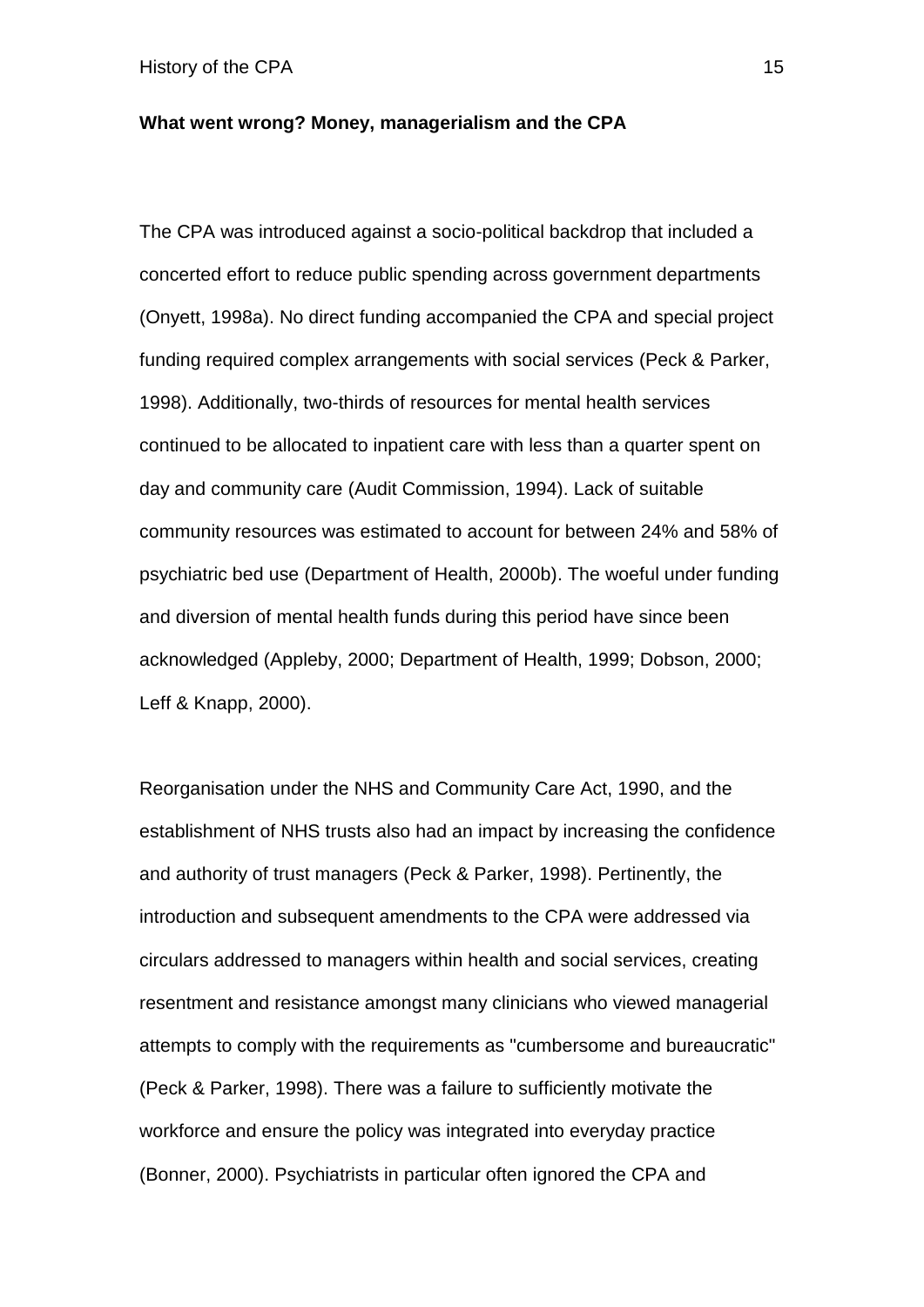supervision registers because they saw them as centralised bureaucratic systems, imposed with little consultation and offering little benefit to the service user (Norman & Peck, 1999).

Alongside the rise of managerialism in the NHS came the introduction of targets, standards, performance measures and financial incentives. The percentage coverage of the CPA for eligible users became a measure of performance, with success linked to increased funding of local services. Such initiatives added to the suspicion and resentment of clinical staff faced with implementing the CPA when managers were keen to emphasise 100% coverage 'regardless of the reality of service provision that such statistics masked' (Peck, 1997; Peck & Parker, 1998). An unforeseen effect, perhaps, of a healthcare policy managed by outcome measures (McCartney & Brown, 1999).

#### **Sectorisation and community mental health teams (CMHTs)**

Successful execution of the CPA was also dependent on the development of multi-disciplinary CMHTs (Shepherd, 1995). In 1994 there were just over 500 CMHTs in England, by 1996 almost 900 (Onyett et al., 1997). The *'Spectrum of Care'* guidance (Department of Health, 1996) made explicit their role as the cornerstone of specialist mental health service provision and by 1997 CMHTs operated in 82% of trusts in England and Wales (Brooker & White, 1997). Each CMHT provided mental health services to the population of a geographical catchment area but the sectorisation of mental health care had developed without central planning, unlike in other European countries, and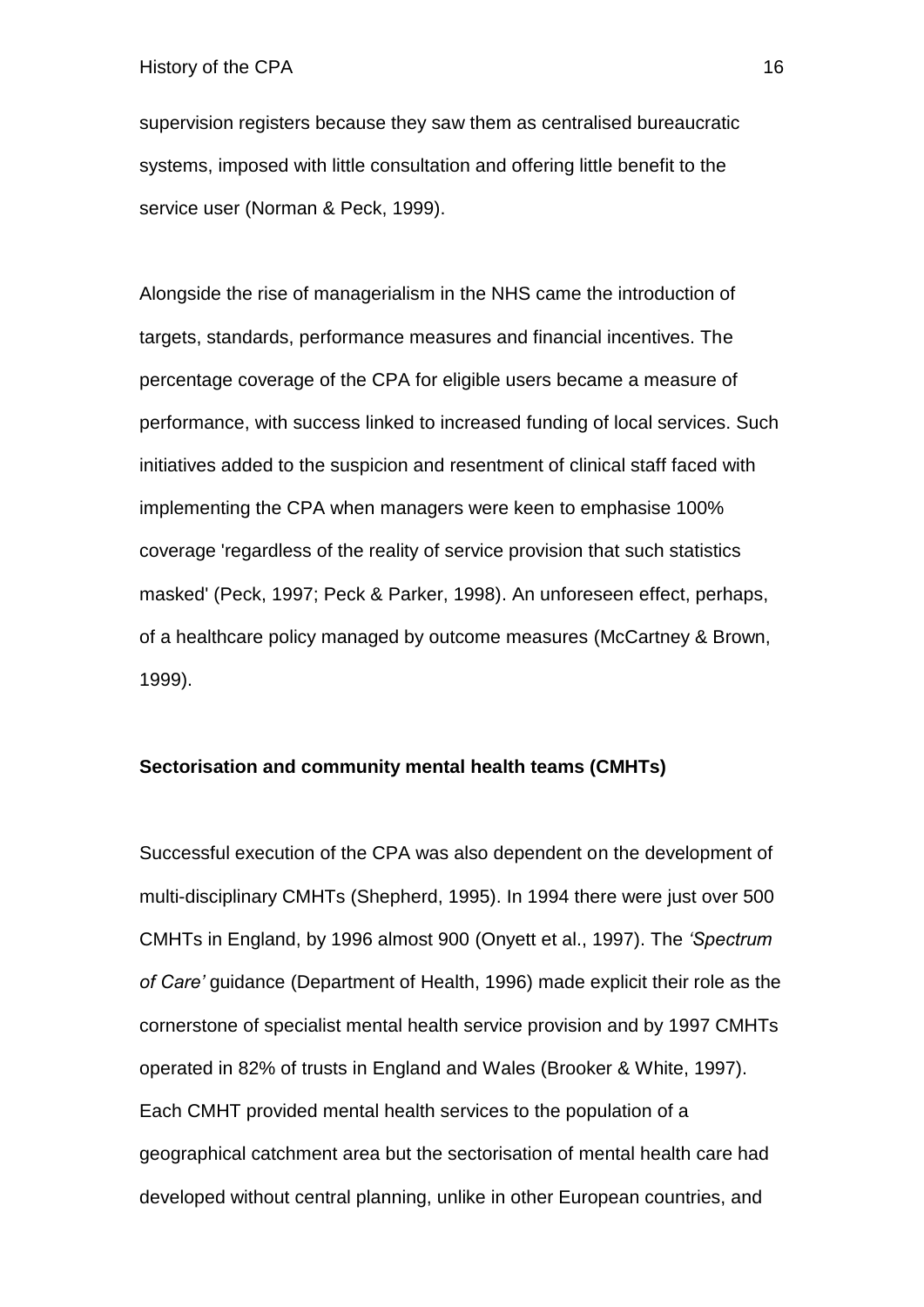with little evaluation (Johnson & Thornicoft, 1993). Consequently, sectorised teams were engulfed with conflicting demands from referrers and policy makers and struggled to provide a service focused on the needs of people with severe mental illness (Galvin & McCarthy, 1994; Onyett et al., 1994). They also tended not to offer out-of-hours services, relying on inpatient services (Johnson & Thornicoft, 1993).

Despite these and other difficulties, a Cochrane systematic review concluded that the CMHT management of people with severe mental illness increased the maintenance of contact, reduced suicides, reduced the length of hospital admissions, reduced costs and increased patient satisfaction (Simmonds et al., 2001). No significant differences in clinical symptomatology or social functioning were detected. However, these conclusions were drawn from just five eligible studies, just two of which related to typical CMHTs in England (Holloway, 2001). Numerous factors are likely to impact on the effectiveness of teams providing CPA-style community care (Burns & Priebe, 1996). These include bed availability (Tyrer et al., 1998), caseload size and content of therapeutic interventions (Burns et al., 2000), quality of the therapeutic relationship (McCabe & Priebe, in press) and a complex interrelationship between personal/social and psychiatric factors (Wakefield et al., 1998).

#### **Teamwork and the CPA**

The effective discharge of individual CPA responsibilities can only occur in the context of a 'well-functioning team' under good leadership (NHS Training Division, 1995; Shepherd, 1995). Key principles identified included the need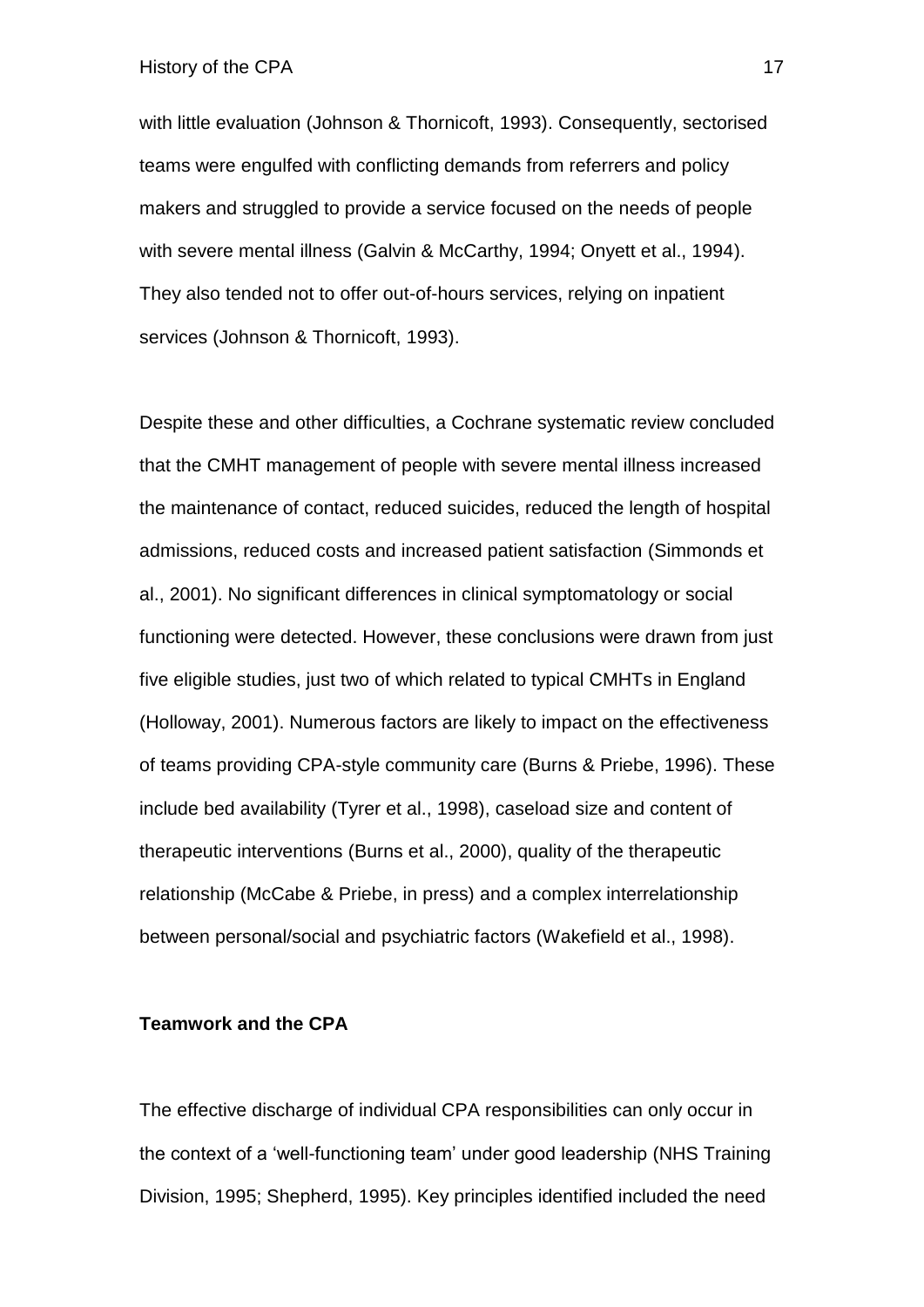#### History of the CPA 18

to clarify goals and procedures, improve leadership skills, clarify roles, address issues of responsibility and accountability, and to support the team. But CMHTs have been the focus of tensions and difficulties and many of these prerequisites are rarely in place. This has led to high workloads, role ambiguity, stress and low morale for many CMHT staff (Brooker & White, 1997; Chalk, 1999; Edwards et al., 2000; Onyett et al., 1997). Team leadership is often fraught as most CMHT managers lack the knowledge, expertise and support to effectively manage teams that contain professionals with different levels of status, remuneration and power and conflicting educational, cultural and philosophical backgrounds (Norman & Peck, 1999).

Many of the difficulties faced in implementing the CPA and executing the keyworker role related to problems encountered in working as part of a team (Miller et al., 2001; Simpson, 1999b). The CPA lacked a unifying philosophy of care (Norman & Peck, 1999) whilst presuming inter-professional collaboration, but often served only to intensify pre-existing tensions and rivalries amongst team members (Miller & Freeman, 2003). Sharing of professional knowledge, skills and philosophies can create more integrated, collaborative working within teams (Miller et al., 2001) but clinicians within CMHTs often see moves towards greater role overlap as threatening and respond by employing defensive manoeuvres and inflexible role demarcation (Peck & Norman, 1999). Staff may hold contradictory attitudes towards role boundaries, either seeking to remove boundaries in order to facilitate closer teamwork or fearing that the erosion of boundaries would result in role confusion (Brown et al., 2000). Such are the 'messy realities' of mental health care (Warne et al., 2000).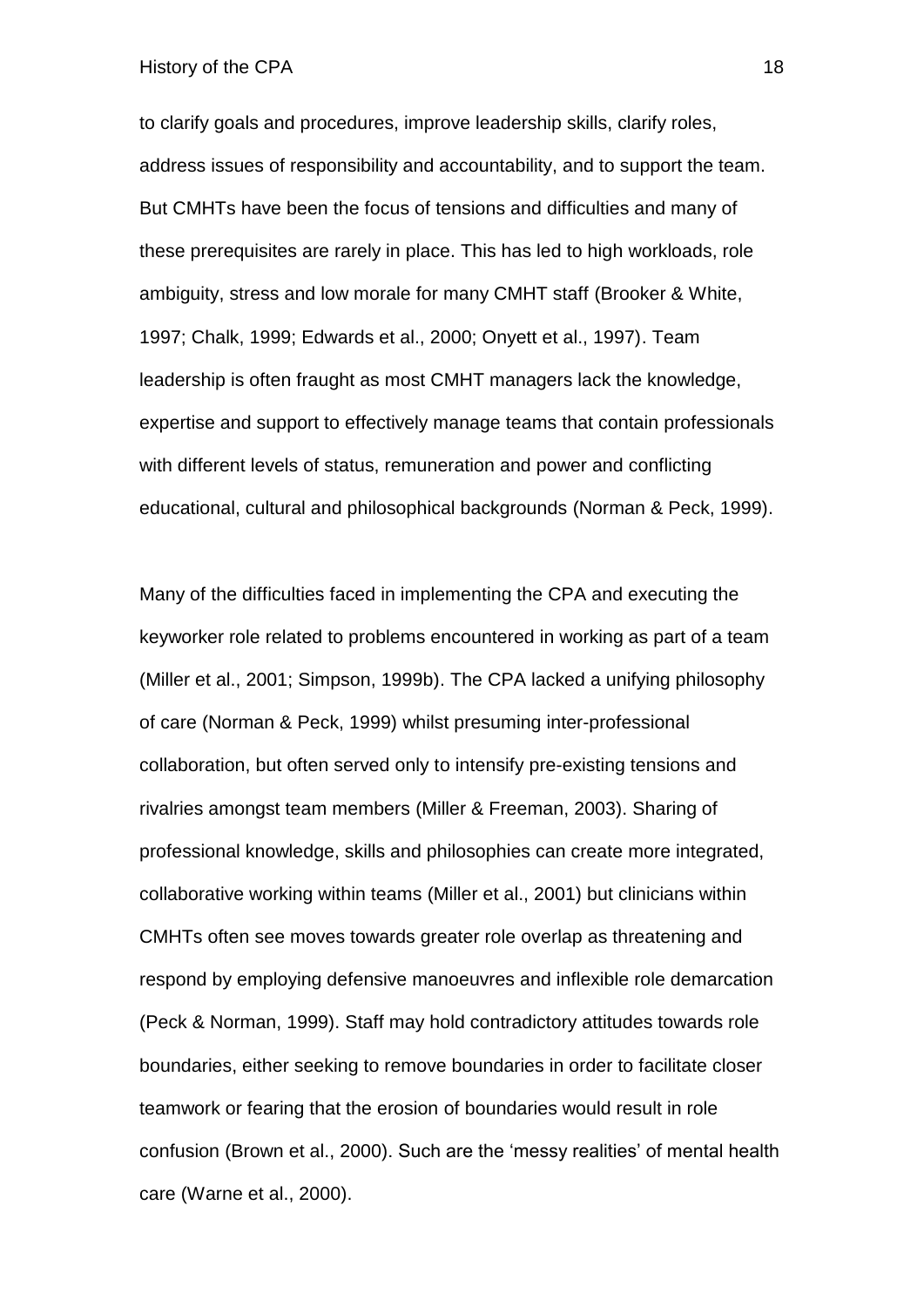#### **[INSERT FIGURE 4 HERE]**

#### **New Labour, new CPA**

Despite evidence of the continued struggle to implement many aspects of the CPA, the new Labour government announced a further reform of the CPA as an integral part of the National Service Framework for Mental Health (NSFMH) (Department of Health, 1999a). The CPA would continue to be "*the*  framework for care co-ordination and resource allocation in mental health care" and a "model for good practice" (Department of Health, 1999b). Changes included the complete integration of the CPA with social services' care management system, with a single point of referral for the two agencies. The similarities, differences and co-existence of these two systems had been the source of enormous confusion throughout the existence of the CPA (Burns, 1997; Hadley et al., 1996; Holloway, 1991; Marshall et al., 1995; Schneider, 1993). Other changes are detailed in Table 3. The NSFMH also aimed to address the needs of carers, adding more responsibilities to hardpressed CMHT staff.

Further initiatives including assertive outreach and early intervention teams were contained within the NHS Plan (Department of Health, 2000a), with promises of significantly increased funding for mental health services. But, in light of ongoing difficulties in achieving effective co-ordination and communication, some were concerned that additional teams and extended working hours could create new gaps through which patients might slip (Deahl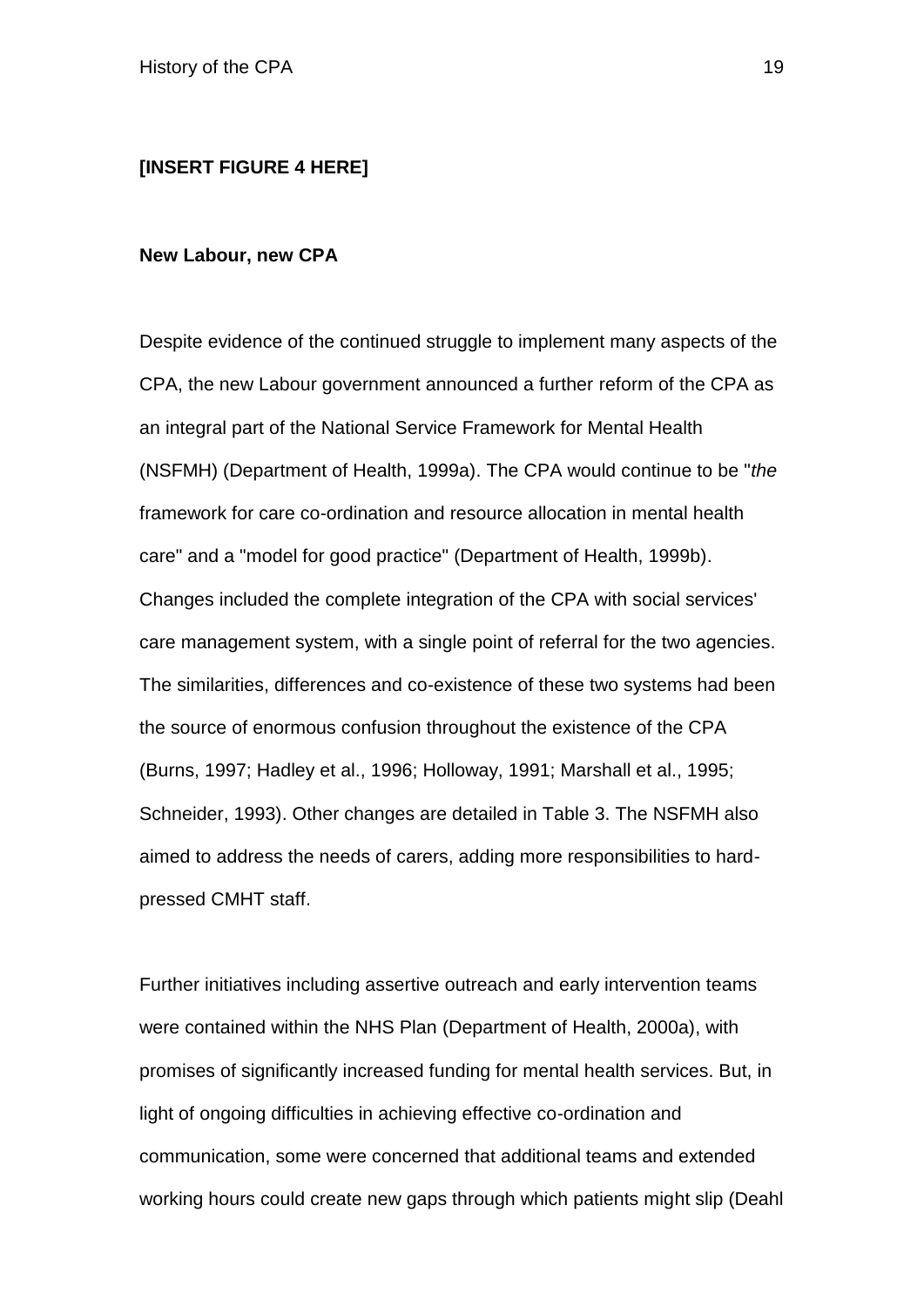et al., 2000). There are also worries that just as CMHTs are beginning to find their feet, staff will escape the excessive responsibilities and overwork of CMHTs to join the new, better-resourced teams. CMHTs may be undermined just as we begin to understand what makes them work (Burns & Catty, 2002). Whether the increased funding of services will bolster and improve CMHTs and the latest manifestation of the CPA remains to be seen. In 2002, Health Minister Jacqui Smith admitted that still just 85% mentally ill patients received a CPA care plan when discharged from hospital (Smith, 2002).

#### **[INSERT FIGURE 5 HERE]**

#### **Conclusion**

The CPA has improved the ability of services to maintain contact with people with severe mental illness but overall the CPA has not been effectively implemented and the following factors contributed to its failure. The policy was introduced at a time when health and social workers felt under attack from unsympathetic political leaders. No additional funding accompanied the CPA at the same time as health and social service budgets were being cut. Little or no training was provided. The imposition of the policy by politicians and managers was associated with charges that community care had failed whilst there was no acknowledgement of the good work that was often being undertaken within a seriously under-funded and complex area of healthcare. The CPA failed to explicitly build on the knowledge, skills and abilities of the workforce so was seen as a largely bureaucratic and superfluous addition to a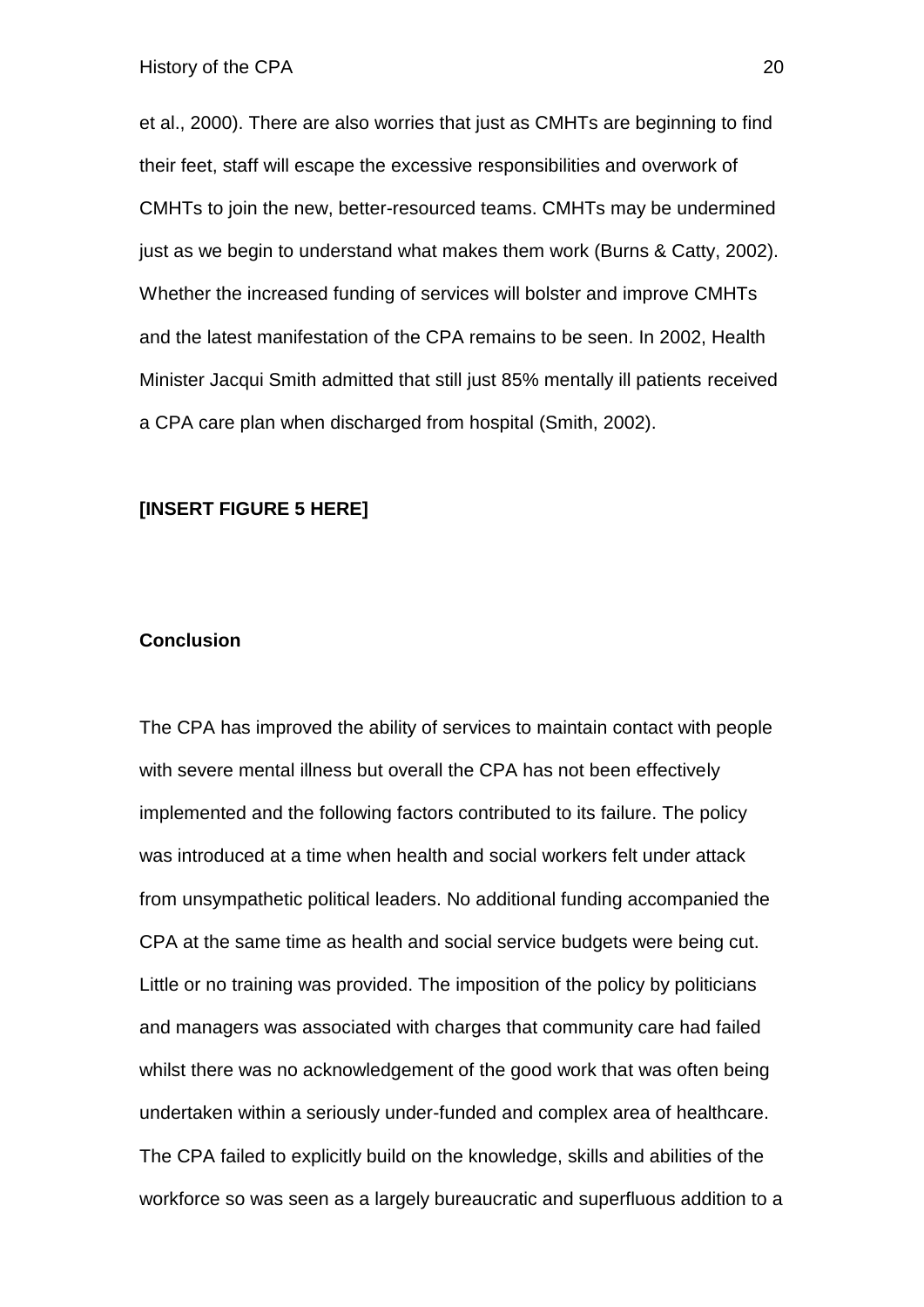hectic workload, symbolised by carbon-copied assessment and registration forms. The introduction of 'registers' and other measures of close supervision for service users, coupled with inquiries following homicides, created the perception that the CPA was part of a 'blame culture' and that individual workers would be held responsible for often systemic and organisational failures. Staff felt targeted not supported and responded with defensive clinical practice that has increased bed use. No particular model or philosophy appeared to underpin the CPA, thereby failing to unite staff around a common approach whilst the CPA required effective teamwork to succeed. Fledgling CMHTs were characterised by conflicting philosophies and work practices and led by inexperienced managers, operating within organisations often faced with competing and contradictory policy demands. The CPA did not stand a chance.

words/ 3,900

#### **Acknowledgements**

This paper is derived from work for a Research Training Fellowship PhD thesis by the initial author, funded by the NHS Executive South-East and supported by South Downs Health NHS Trust. The authors also appreciate the helpful comments of an anonymous reviewer.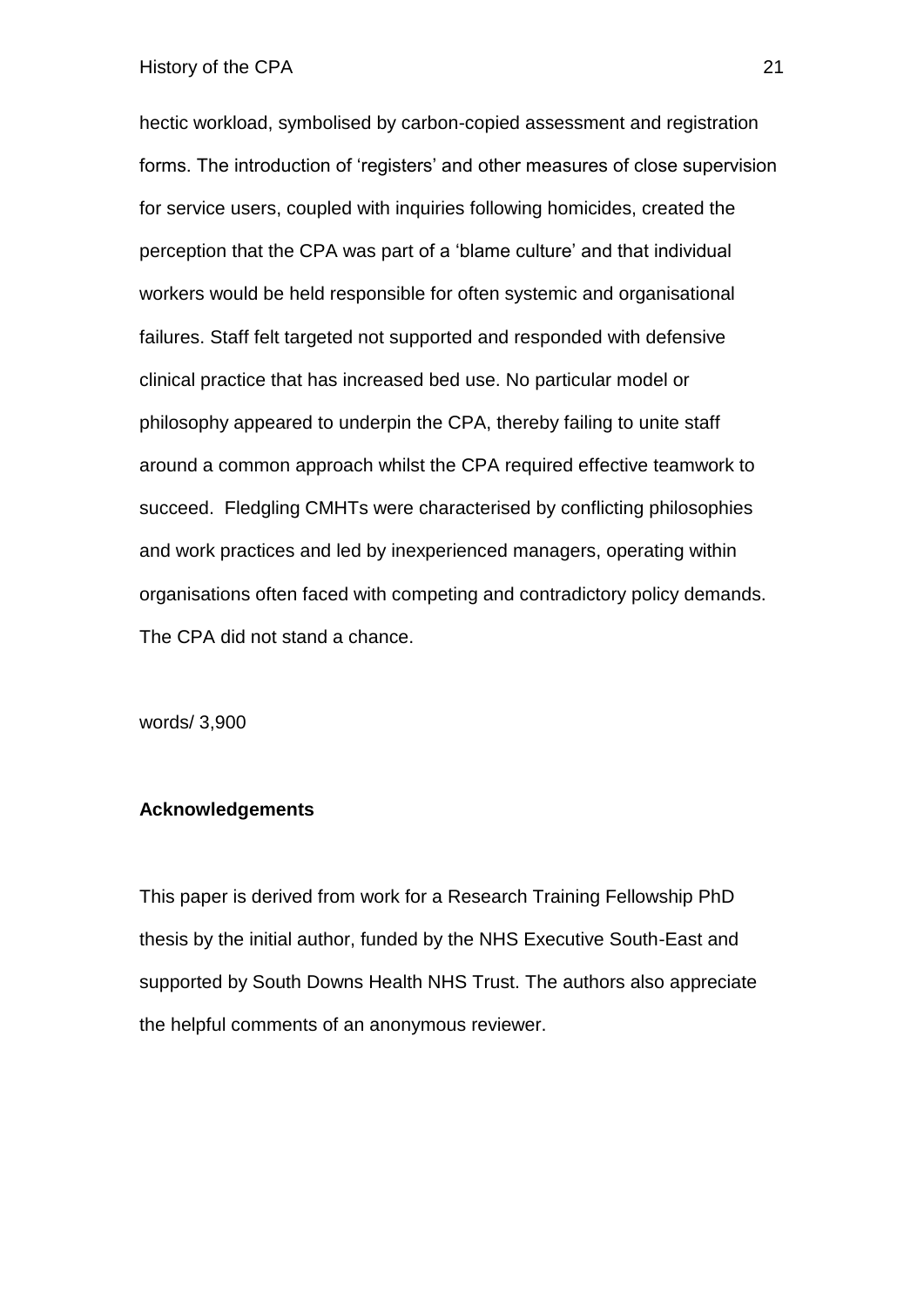### **References**

- Allen, C. (1998). The care programme approach: the experiences and views of carers. Mental Health Care, 1(5), 160-162.
- Appleby, L. (2000). A new mental health service: high quality and user-led. British Journal of Psychiatry, 177, 290-291.
- Appleby, L., Shaw, J., Amos, T., & McDonnel, R. (1999). Safer Services: National Confidential Inquiry into Suicide and Homicide by People with Mental Illness. London: Department of Health.
- Audit Commission. (1994). Finding a Place. London: HMSO.
- Audit Commission. (1986). Making a Reality of Community Care. London: Audit Commission.
- Beeforth, M., Conlan, E., & Graley, R. (1994). Have we got views for you: User evaluation of case management. London: Sainsbury Centre for Mental Health.
- Belcher, R. (1988). Defining the service needs of homeless mentally ill persons. Hospital and Community Psychiatry, 39(11), 1203-1205.
- Bindman, J., Beck, E., Glover, G., Thornicroft, G., Knapp, M., Leese, M., & Szmukler, G. (1999). Evaluating mental health policy in England: Care Programme Approach and supervision registers. British Journal of Psychiatry, 175, 327-330.
- Bonner, G. (2000). The CMHN and change. Mental Health Nursing, 20(6), 8- 12.
- Brooker, C., & White, E. (1997). The Fourth Quinquennial National Community Mental Health Nursing Census of England and Wales. University of Manchester: University of Manchester & University of Keele.
- Brown, B., Crawford, P., & Darongkamas, J. (2000). Blurred roles and permeable boundaries: the experience of multidisciplinary working in community mental health. Health and Social Care in the Community, 8(6), 425-435.
- Brugha, T., & Glover, G. (1998). Process and health outcomes: need for clarity in systematic reviews of case management for severe mental disorders. Health Trends, 30(3), 76-79.
- Burgess, P., & Pirkis, J. (1999). The currency of case management: benefits and costs. Current Opinion in Psychiatry, 12, 195-199.
- Burns, T. (1997). Case management, care management and care programming. British Journal of Psychiatry, 170, 393-395.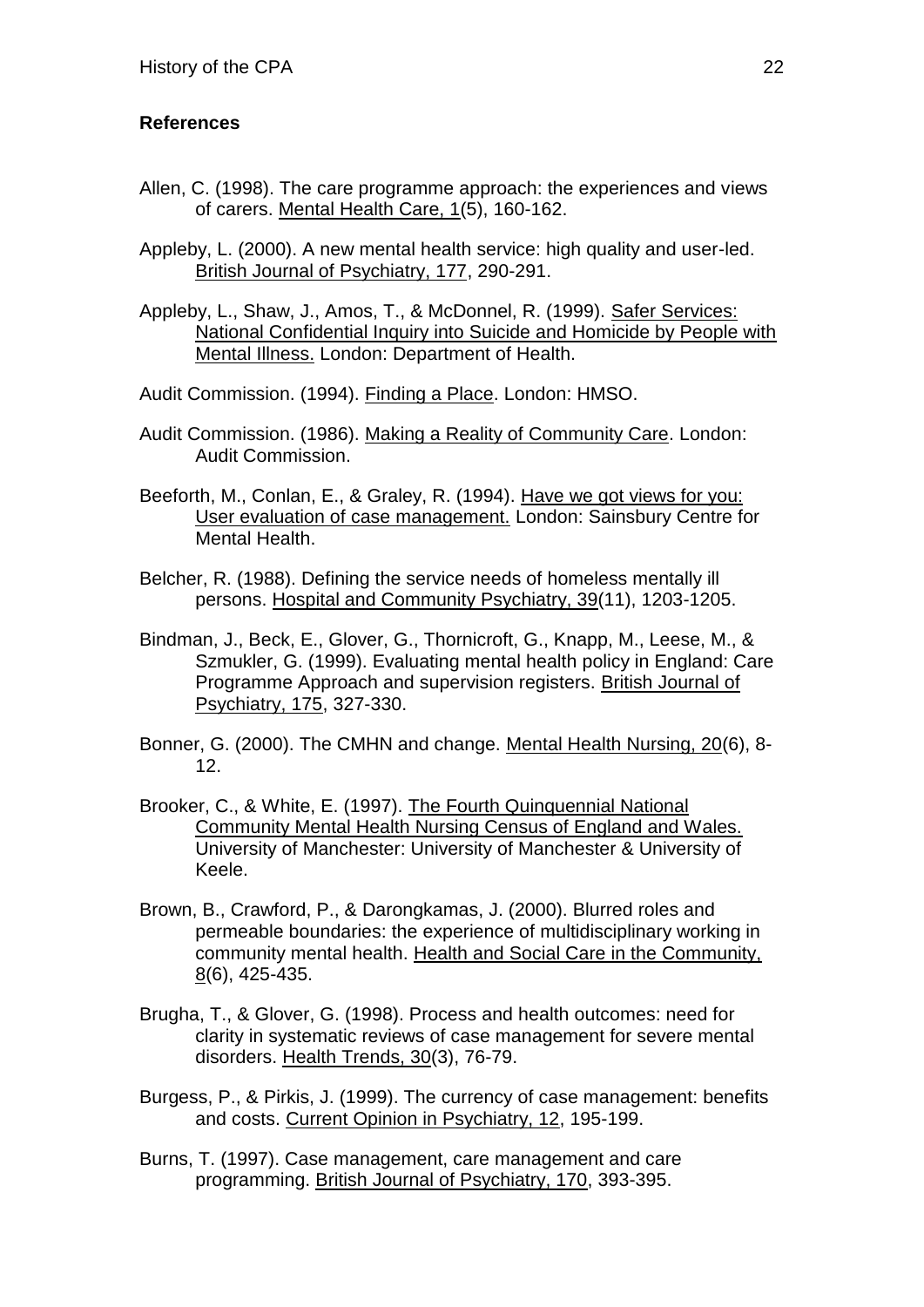- Burns, T., & Priebe, S. (1996). Mental health care systems and their characteristics: a proposal. Acta Psychiatrica Scandinavica, 94(6), 381- 385.
- Burns, T. (2000). Supervised discharge orders. Psychiatric Bulletin, 24(11), 401-402.
- Burns, T., Fiander, M., Kent, A., Ukoumunne, O. C., Byford, S., Fahy, T., & Kumar, K. R. (2000). Effects of case-load size on the process of care of patients with severe psychotic illness. Report from the UK700 trial. British Journal of Psychiatry, 177, 427-433.
- Burns, T., & Priebe, S. (1999). Mental health care failure in England. British Journal of Psychiatry, 174, 191-192.
- Burns T., & Catty, J. (2002) Mental health policy and evidence. Psychiatric Bulletin, 26, 324-327.
- Busfield, J. (2000). Introduction: Rethinking the sociology of mental health. Sociology of Health and Illness, 22(5), 543-558.
- Carpenter, J., & Sbaraini, S. (1996). Involving users and carers in the care programme approach. Journal of Mental Health, 5(5), 483-488.
- Chalk, A. (1999). Community mental health teams: reviewing the debate. Mental Health Nursing, 19(2), 12-14.
- Coffey, M. (1997). Supervised discharge: concerns about the new powers for nurses. British Journal of Nursing, 6(4), 215-218.
- Coid, J. (1994). Failure in community care: psychiatry's dilemma (Editorial). British Medical Journal, 308, 805-806.
- Craig, T., Hepworth, C., Klein, O., Manning, P., & Ratcliffe, M. (1993). Homelessness and Mental Health Initiative: Second Report to the Mental Health Foundation . London: RDP.
- Craig T., & Timms, P. W. (1992). Out of the wards and onto the streets? Deinstitutionalisation and homelessness in Britain. Journal of Mental Health, 1, 265-275.
- Deahl, M., Douglas, B., & Turner, T. (2000). Full metal jacket or the emperor's new clothes? The National Service Framework for Mental Health. Psychiatric Bulletin, 24(6), 207-210.
- Department of Health. (1995). Building Bridges: A guide to arrangements for inter-agency working for the care and protection of severely mentally ill people. London: HMSO.
- Department of Health. (1990). The Care Programme Approach for people with a mental illness, referred to specialist psychiatric services. HC(90)23/LASSL(90)11. Joint Health and Social Services Circular: DoH.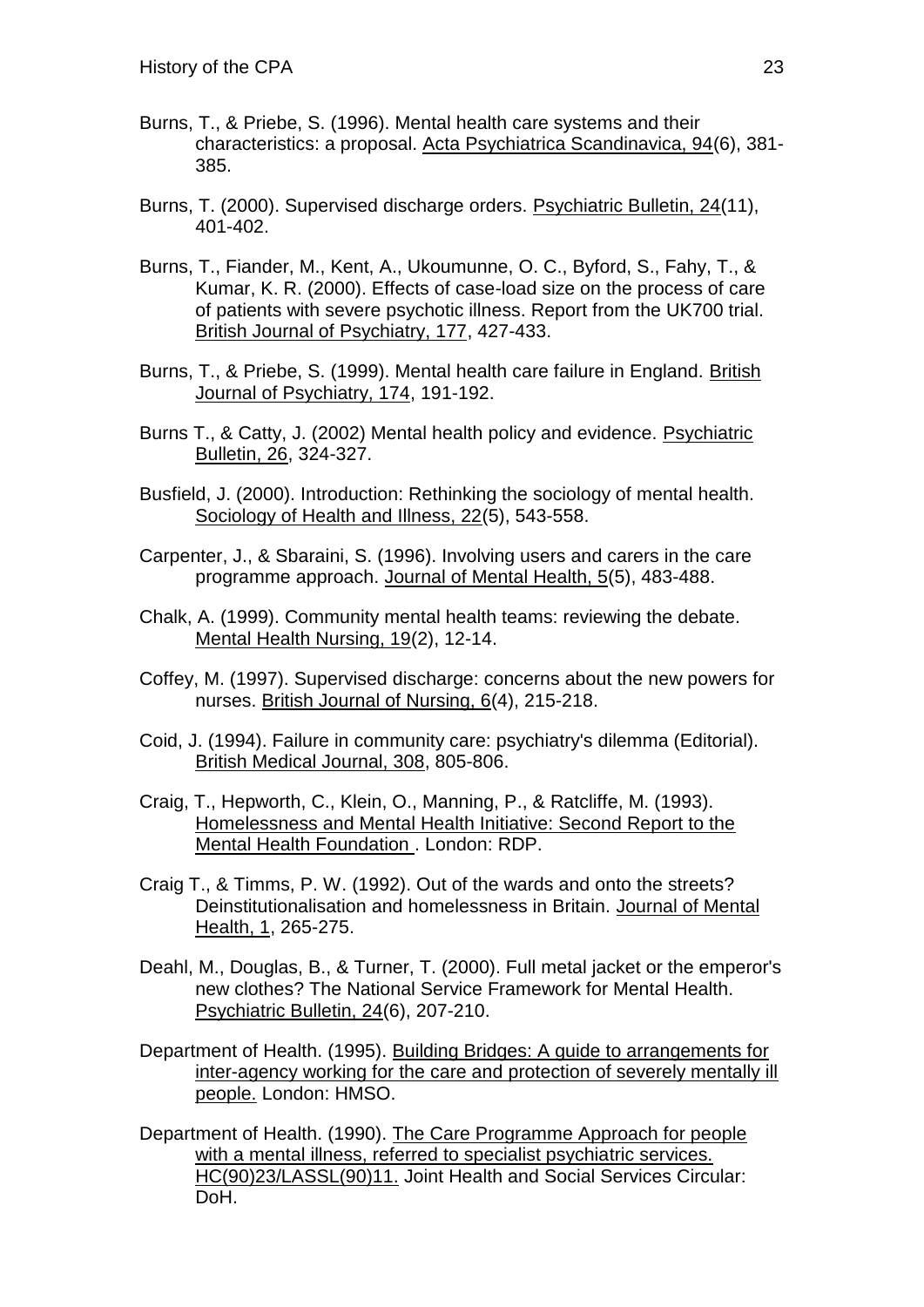- Department of Health. (1989a). Caring for People: Community Care in the Next Decade and Beyond. London: HMSO.
- Department of Health. (1989b). Discharge of Patients from Hospital. Health Circular HC(89)5. London: Department of Health.
- Department of Health. (1999b). Effective Care Co-ordination in Mental Health Services: Modernising the Care Programme Approach. A Policy Booklet. London: HMSO.
- Department of Health. (1992). The Health of the Nation: A strategy for health in England. London: HMSO.
- Department of Health. (1993). The Health of the Nation Key Area Handbook, 1st Edition. London: HMSO.
- Department of Health. (1994). The Health of the Nation Key Area Handbook, 2nd Edition. London: HMSO.
- Department of Health. (2001). The journey to recovery the Government's vision for mental health care. London: Department of Health.
- Department of Health. (1995). Mental Health (Patients in the Community) Act. London: HMSO.
- Department of Health. (1999a). National Service Framework for Mental Health: Modern Standards and Service Models. London: HMSO.
- Department of Health. (2000a). The NHS Plan: a plan for investment, a plan for reform. London: Department of Health.
- Department of Health. (2000b). Shaping the future NHS: long term planning for hospitals and related services. Consultation document on the findings of The National Beds Inquiry. London: Department of Health.
- Department of Health. (1996). The Spectrum of Care: local services for people with mental health problems. London: HMSO.
- DHSS. (1988). Report of the Committee of Inquiry into the Care and Aftercare of Sharon Campbell. (Chairman: J.Spokes) . London: HMSO.
- Dobson, R. (2000). NHS accused of diverting money. Community Care, (4-10 May), 4-5.
- Edwards, D., Burnard, P., Coyle, D., Fothergill, A., & Hannigan, B. (2000). Stress and burnout in community mental health nursing: a review of the literature. Journal of Psychiatric and Mental Health Nursing, 7(1), 7- 14.
- Ferguson, B. (1996). Principles of computers in care management and the care programme approach. British Journal of Hospital Medicine, 56(9), 466-469.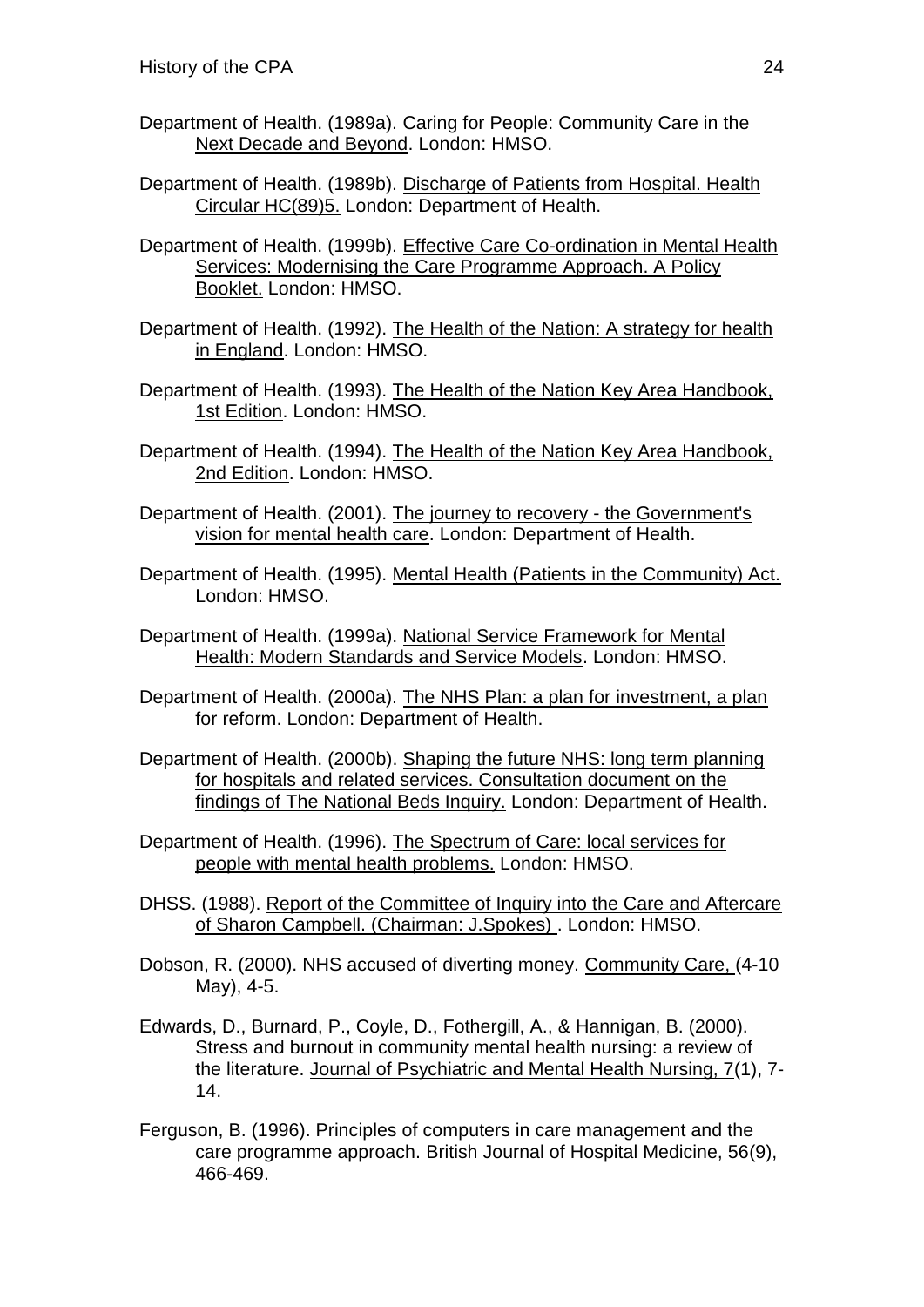- Francis, E. (1996). Community care, danger and black people. OpenMind, 80(April/May), 4-5.
- Galvin, S. W., & McCarthy, S. (1994). Multi-disciplinary community teams: clinging to the wreckage. Journal of Mental Health, 3, 157-166.
- Godin, P., & Scanlon, C. (1996). Community supervision. Nursing Management, 3(5), 12-13.
- Godin, P., & Scanlon, C. (1997). Supervision and control: a community psychiatric nursing perspective. Journal of Mental Health, 6, 75-84.
- Gould, M. (2002). Private beds for psychiatric care cost NHS £200m a year. The Independent on Sunday, 15th September, 2.
- Griffiths, R. (1988). Community care: agenda for action. London: HMSO.
- Hadley, T. R., Muijen, M., Goldman, H., & Shepherd, G. (1996). Mental health policy reform and its problems in the UK: deja vu. Current Opinion in Psychiatry, 9, 105-108.
- Hallam, A. (2002). Media influences on mental health policy: Long-term effects of the Clunis and Silcock cases. International Review of Psychiatry, 14(1), 26-33.
- Hamilton, I., & Roy, D. (1995). The care programme approach at work in mental health care. Nursing Times, 91(51), 35-37.
- Health Committee Report. (1994). Better off in the community? London: HMSO.
- Hogman, G. (1992). Window Dressing, The Care Programme Approach and the Mental Illness Specific Grant April 1991-1992 - the First Year. Kingston upon Thames: National Schizophrenia Fellowship.
- Holloway, F. (1991). Case management for the mentally ill: Looking at the evidence. The International Journal of Social Psychiatry, 37(1), 2-13.
- Holloway, F. (2001). Invited commentary on: Community mental health team management in severe mental illness. The Community Mental Health Team: What we know and what we do not know. British Journal of Psychiatry, 178, 503-505.
- House of Commons. (1985). Second Report from the Social Services Committee Session 1984-85. Community Care with special reference to adult mentally ill and mentally handicapped people ('The Short Report'). London: HMSO.
- Huang, M.C., & Slevin, E. (1999). The experiences of carers who live with someone who has schizophrenia: a review of the literature. Mental Health Care, 3(3), 89-93.
- Huxley, P., Reilly, S., Mohamad, H., & Harrison, J. (1998). Severe mental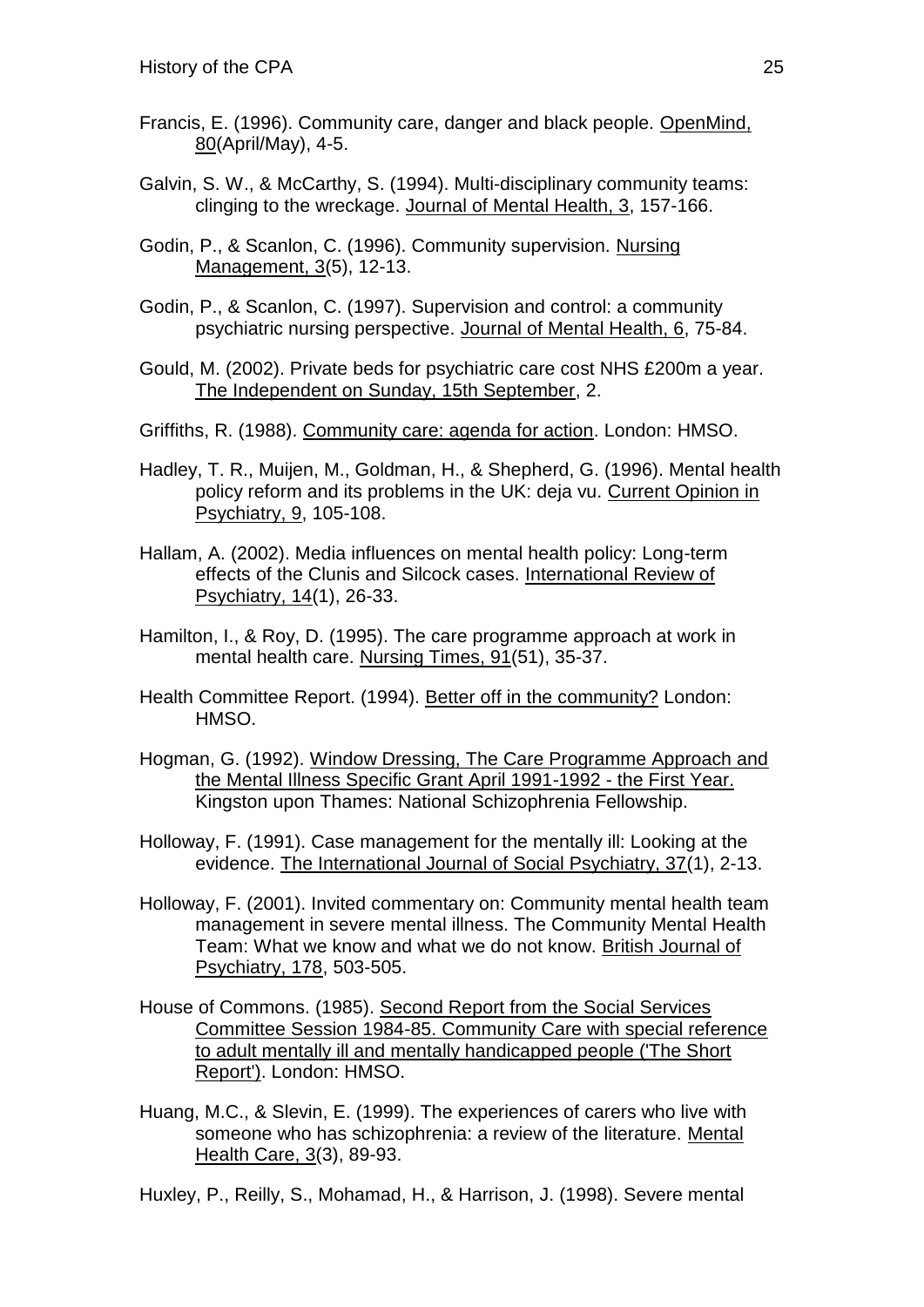illness: comparing CPNs' and social workers' input. Mental Health Nursing, 18(3), 14-17.

- Intagliata, J. (1982). Improving the quality of community care for the chronically mentally disabled: The role of case management. Schizophrenia Bulletin, 8(4), 655-674.
- Johnson, S., & Thornicoft, G. (1993). The sectorisation of psychiatric services in England and Wales. Social Psychiatry & Psychiatric Epidemiology , 28, 45-47.
- Kingdon, D. (1996). Supervision registers: caring or controlling? British Journal of Hospital Medicine, 56(9), 470-472.
- Lawson, M., Strickland, C., & Wolfson, P. (1999). User involvement in care planning. Psychiatric Bulletin, 23, 539-541.
- Leff, J., & Knapp, M. (2000). The TAPS Project: A report on 13 years of research, 1985-1998. Psychiatric Bulletin, 24(5), 154-168.
- Margerison, N. (1998). Care Programme Approach in practice. Hospital Medicine, 59(2), 130-133.
- Marlowe, M. J., White, C., & White, K. J. (1999). Mental health needs of populations and the burden of secondary care: An audit of patients assessed under the Care Programme Approach in South East Kent. Journal of Mental Health, 8(5), 533-538.
- Marshall, M., Gray, A., Lockwood, A., & Green, R. (2001). Case management for people with severe mental disorders (Cochrane Review). In The Cochrane Library (4). Oxford: Update Software.
- Marshall, M., & Lockwood, A. (1999). Assertive community treatment for people with severe mental disorders (Cochrane Review). The Cochrane Library, Oxford, (3).
- Marshall, M., Lockwood, A., & Gath, D. (1995). Social services casemanagement for long-term mental disorders: a randomised controlled trial. The Lancet, 345, 409-412.
- May, P. (1996). Joint training for mental health key workers: Part 1. Nursing Standard, 10(43), 39-42.
- McCartney, S., & Brown, R. B. (1999). Managing by numbers: using outcome measures in the NHS. International Journal of Health Care Quality Assurance, 12(1), 6-12.
- McDermott, G. (1998). The Care Programme Approach: A patient perspective. NTresearch, 3(1), 47-64.
- Miller, C., & Freeman, M. (2003). Clinical Teamwork: the impact of policy on collaborative practice. In A. Leathard (Editor), Interprofessional Collaboration: From Policy to Practice in Health and Social Care.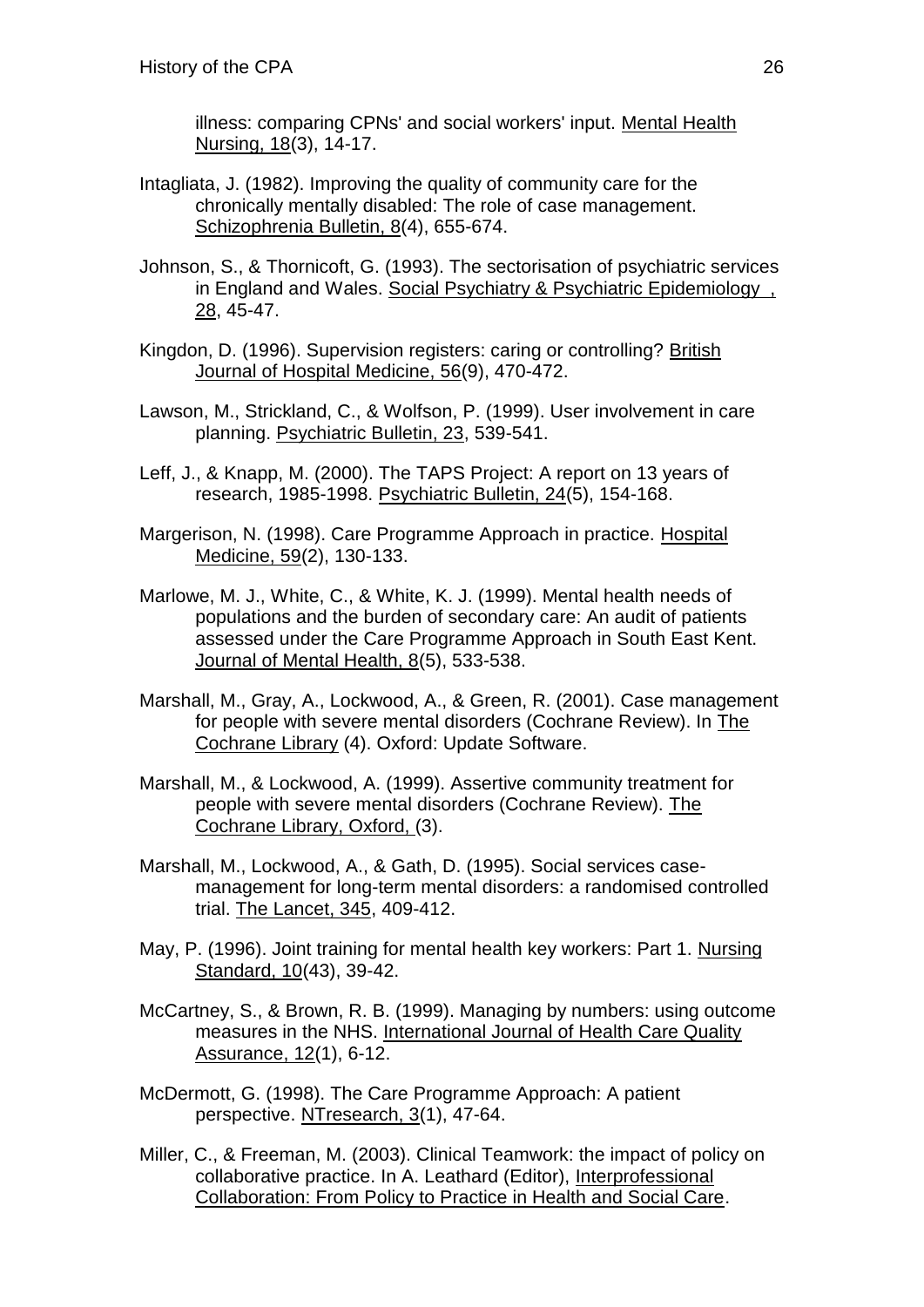London: Routledge. pp 121-132.

- Miller, C., Freeman, M., & Ross, N. (2001). Interprofessional Practice in Health and Social Care: Challenging the shared learning agenda. London: Arnold.
- Morgan, S., & Hemming, M. (1999). Balancing care and control: risk management and compulsory treatment. Mental Health Care, 3(1), 19- 21.
- Mueser, K. T., Bond, G. R., Drake, R. E., & Resnick, S. G. (1998). Models of community care for severe mental illness: A review of research on case management. Schizophrenia Bulletin, 24(1), 37-74.
- NHS Executive. (1994). Health Service Guidelines HSG (94) 27. London: Department of Health.
- NHS Training Division. (1995). Building on Strengths: Developing the Care Programme Approach. Bristol: NHS Executive.
- Nolan, P., Oyebode, F., & Liburd, M. (1998). A survey of patients placed on the supervision register in one mental health trust. International Journal of Nursing Studies, 35, 65-71.
- Norman, I. J., & Peck, E. (1999). Working together in adult community mental health services: An inter-professional dialogue. Journal of Mental Health, 8(3), 217-230.
- North, C., Ritchie, J., & Ward, K. (1993). Factors Influencing the Implementation of The Care Programme Approach. London: HMSO.
- Onyett, S. (1998a). Case Management in Mental Health. Cheltenham: Stanley Thornes (Publishers) Ltd.
- Onyett, S. (1998b). An exploratory study of English community mental health teams (Unpublished PhD: University of Liverpool).
- Onyett, S., Hepplestone, T., & Bushnell, D. (1994). A national survey of community mental health teams. Team structure and process. Journal of Mental Health, 3, 175-194.
- Onyett, S., Pillinger, T., & Muijen, M. (1997). Job satisfaction and burnout among members of community mental health teams. Journal of Mental Health, 6(1), 55-66.
- Onyett, S., Standen, R., & Peck, E. (1997). The challenge of managing community mental health teams. Health and Social Care in the Community, 5(1), 40-47.
- Ovretveit, J. (1993). Co-ordinating community care: multi-disciplinary teams and care management. Buckingham: Open University Press.

Parker, C., & McCulloch, A. (1999). Key Issues from Homicide Inquiries.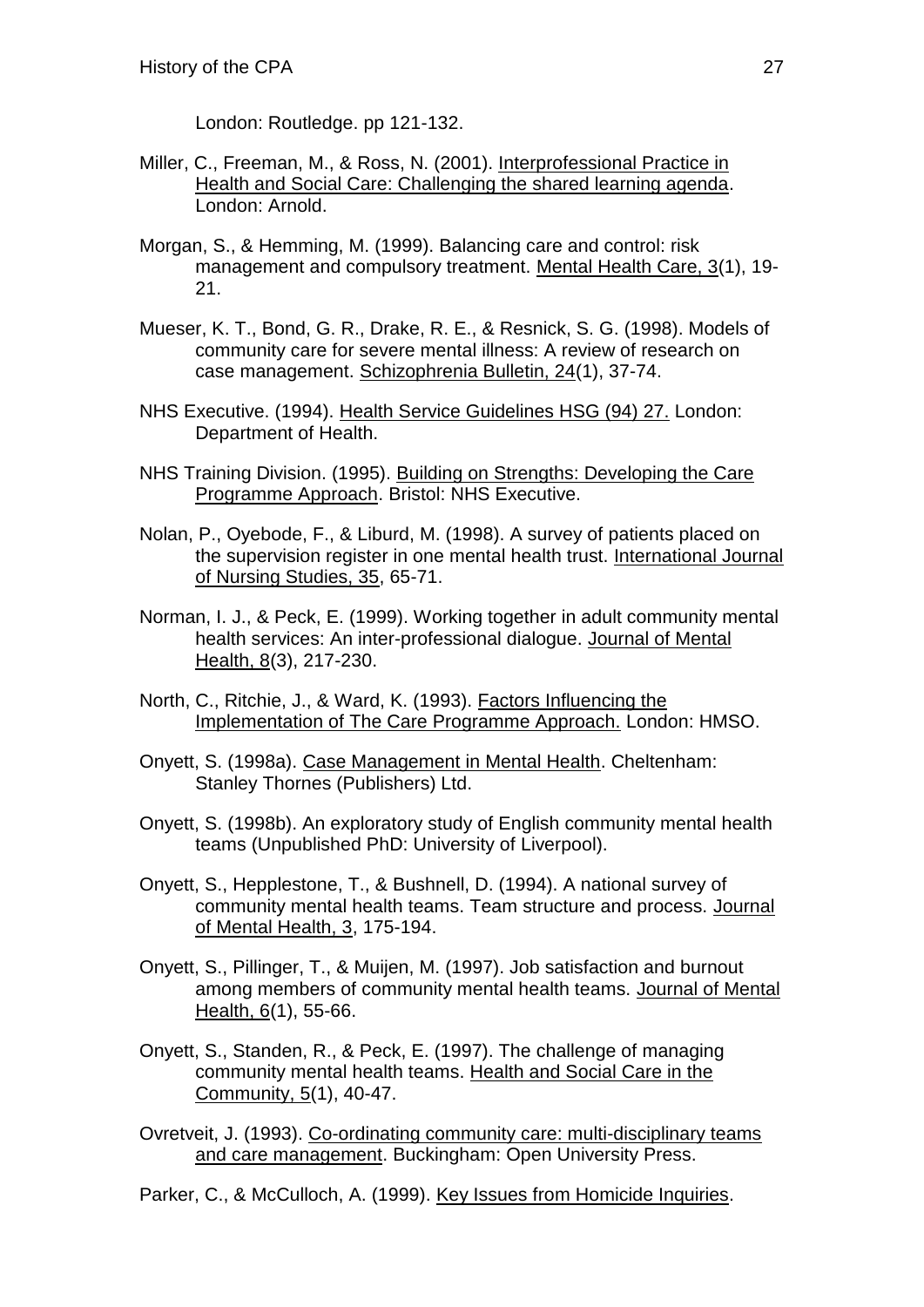London: MIND.

- Peck, E. (1997). Ethics Man at odds with truth. Health Service Journal, 5542, 104.
- Peck, E., & Norman, I. J. (1999). Working together in adult community mental health services: Exploring inter-professional role relations. Journal of Mental Health, 8(3), 231-242.
- Peck, E., & Parker, E. (1998). Mental health in the NHS: Policy and practice 1979-98. Journal of Mental Health, 7(3), 241-259.
- Phillips, P. (1998). The care programme approach: the views and experiences of service users. Mental Health Care, 1(5), 166-168.
- Powell, R., & Slade, M. (1996). Defining severe mental illness. In G. Thornicroft, & G. Strathdee (Editors), Commissioning mental health services . London: HMSO.
- Reynolds, A., & Thornicroft, G. (1999). Managing Mental Health Services. Buckingham: Open University Press.
- Ritchie, D. J., & Lingham, D. R. (1994). The Report of the Inquiry into the Care and Treatment of Christopher Clunis. London: HMSO.
- Rogers, B. (1996). Supervised discharge: implications for practice. Mental Health Nursing, 16(2), 8-10.
- Rose, D. (2003). Partnership, co-ordination of care and the place of user involvement. Journal of Mental Health, 12(1), 59-70.
- Rose, D. (2001). Users' Voices: The perspectives of mental health service users on community and hospital care. London: Sainsbury Centre for Mental Health.
- Rosen, A., & Teesson, M. (2001). Does case management work? The evidence and the abuse of evidence-based medicine. Australian and New Zealand Journal of Psychiatry, 35, 731-746.
- Ryan, T. (1994). The risk business. Nursing Management, 1(6), 9-11.
- Schneider, J. (1993). Care Programming in Mental Health: assimilation and adaptation. British Journal of Social Work, 23, 383-403.
- Scott J. (1993). Homelessness and mental Illness. British Journal of Psychiatry, 162, 314-324.
- Secretary of State for Health. (1994). Letter to the President of the Royal College of Psychiatrists. Psychiatric Bulletin, 18, 387-388.
- Shepherd, D. (1996). Learning the lessons mental health inquiry reports published in England and Wales between 1969 and 1996 and their recommendations for improving practice (Second Edition). London: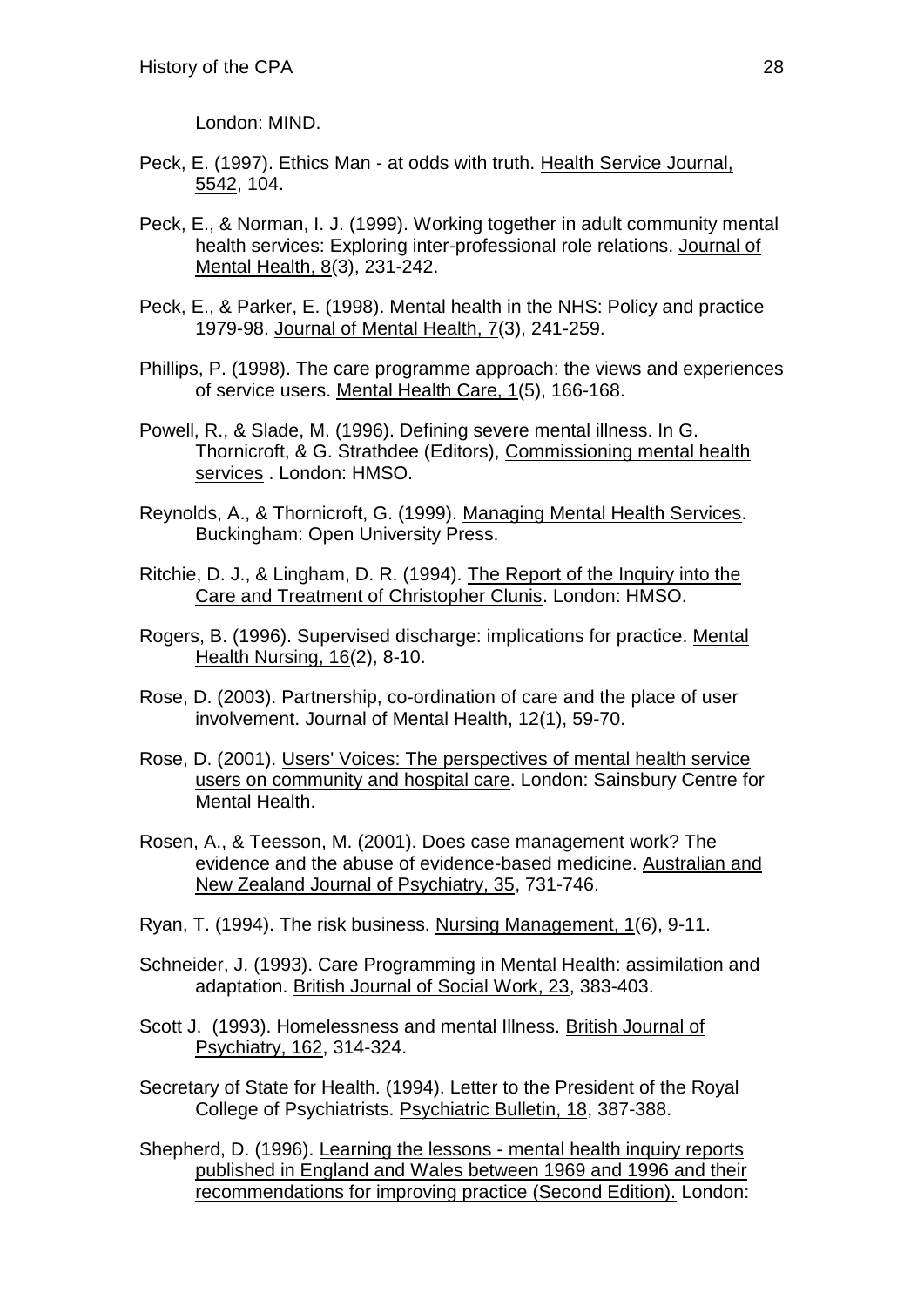Zito Trust.

- Shepherd, G. (1995). Multi-disciplinary team-working: The essential background to the Care Programme Approach. In NHS Training Division Building on Strengths: Developing the Care Programme Approach. Bristol: NHS Executive.
- Simmonds, S., Coid, J., Joseph, P., Marriott, S., & Tyrer, P. (2001). Community mental health team management in severe mental illness: a systematic review. British Journal of Psychiatry, 178, 497-502.
- Simpson, A. (1998). Creating Alliances: the development of the community mental health nurse in supporting people with severe and enduring mental health problems in the community. Eastbourne: Sussex Education Consortium.
- Simpson, A. (1999a). Creating Alliances: the views of users and carers on the education and training needs of community mental health nurses. Journal of Psychiatric and Mental Health Nursing, 6(5), 347-356.

Simpson, A. (1999b). Focus on training. Nursing Times, 95(47), 67-68.

- Simpson, A. (2000). Taking a pounding. Health Service Journal, 110(5710), 26-27.
- Smith, J. (2002). Written answer to Paul Marsden, MP. Hansard, 7th November. Column 524W.
- Smyth, M. G., & Hoult, J. (2000). The home treatment enigma. British Medical Journal, 320, 305-308.
- Social Services Inspectorate. (1999). Still Building Bridges: The report of a national inspection of arrangements for the integration of Care Programme Approach with Care Management. London: Department of Health.
- Sone, K. (1992). The luck of the draw. Community Care, (30th January), 29- 31.
- Stein, L. I., & Test, M. A. (1980). Alternative to Mental Hospital Treatment 1. Conceptual model, treatment program and clinical evaluation. Archives of General Psychiatry, 37(April), 392-397.
- Taylor, P. J., & Gunn, J. (1999). Homicides by people with mental illness: myth and reality. British Journal of Psychiatry, 174, 9-14.
- Turner, T., & Priebe, S. (2002). Forget community care reinstitutionalisation is here. British Journal of Psychiatry, 181, 253.
- Turner, T., Salter, M., & Deahl, M. (1999). Mental Health Act reform: Should psychiatrists go on being responsible? Psychiatric Bulletin, 23, 578- 581.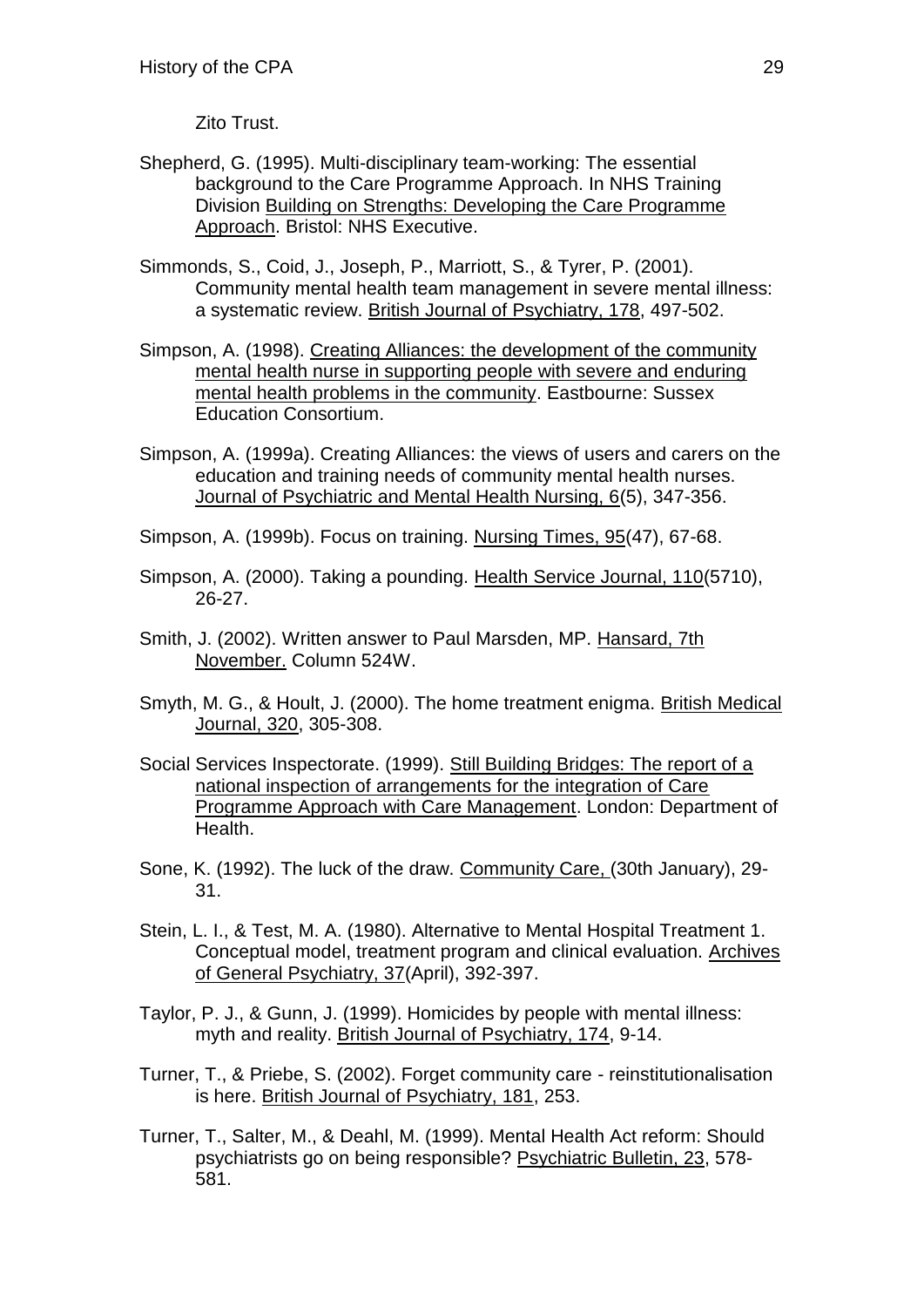- Tyrer, P., Evans, K., Gandhi, N., Lamont, A., Harrison-Read, P., & Johnson, T. (1998). A randomised controlled trial of two models of care for discharged psychiatric patients. British Medical Journal, 316, 106-109.
- University of York & NHS Centre for Reviews and Dissemination. (2000). Psychosocial interventions for schizophrenia. Effective Health Care,  $6(3)$ , 1-8.
- Wakefield, P., Read, S., Firth, W., & Lindesay, J. (1998). Clients' perceptions of outcome following contact with a community mental health team. Journal of Mental Health, 7(4), 375-384.
- Walker, L. B. P. (1998). The required role of the CPN: uniformity or flexibility? Clinical Effectiveness in Nursing, 2, 21-29.
- Wallace, M. (1986). A caring community? The plight of Britain's mentally ill. Sunday Times Magazine, 3rd May, 25-38.
- Walsh, E., & Fahy, T. (2002). Violence in society: Contribution of mental illness is low. British Medical Journal, 325, 507-8.
- Warne, T., Skidmore, D., Stark, S., & Stronach, I. (2000). Implications of current mental health policy for the practice and education of the mental health workforce. Mental Health and Learning Disabilities Care, 4(2), 48-52.
- Webb, Y., Clifford, P., Fowler, V., Morgan, C., & Hanson, M. (2000). Comparing patients' experience of mental health services in England: a five-Trust survey. International Journal of Health Care Quality Assurance, 13(6), 273-281.
- Wells, J. S. G. (1997). Priorities, 'street level bureaucracy' and the community mental health team. Health and Social Care in the Community, 5(5), 333-342.
- Wolfe, J., Gournay, K., Norman, S., & Ramnoruth, D. (1997). Care Programme Approach: evaluation of its implementation in an inner London service. Clinical Effectiveness in Nursing, 1, 85-91.
- Ziguras, S. J., & Stuart, G. W. (2000). A meta-analysis of the effectiveness of mental health case management over 20 years. Psychiatric Services, 51(11), 1410-1421.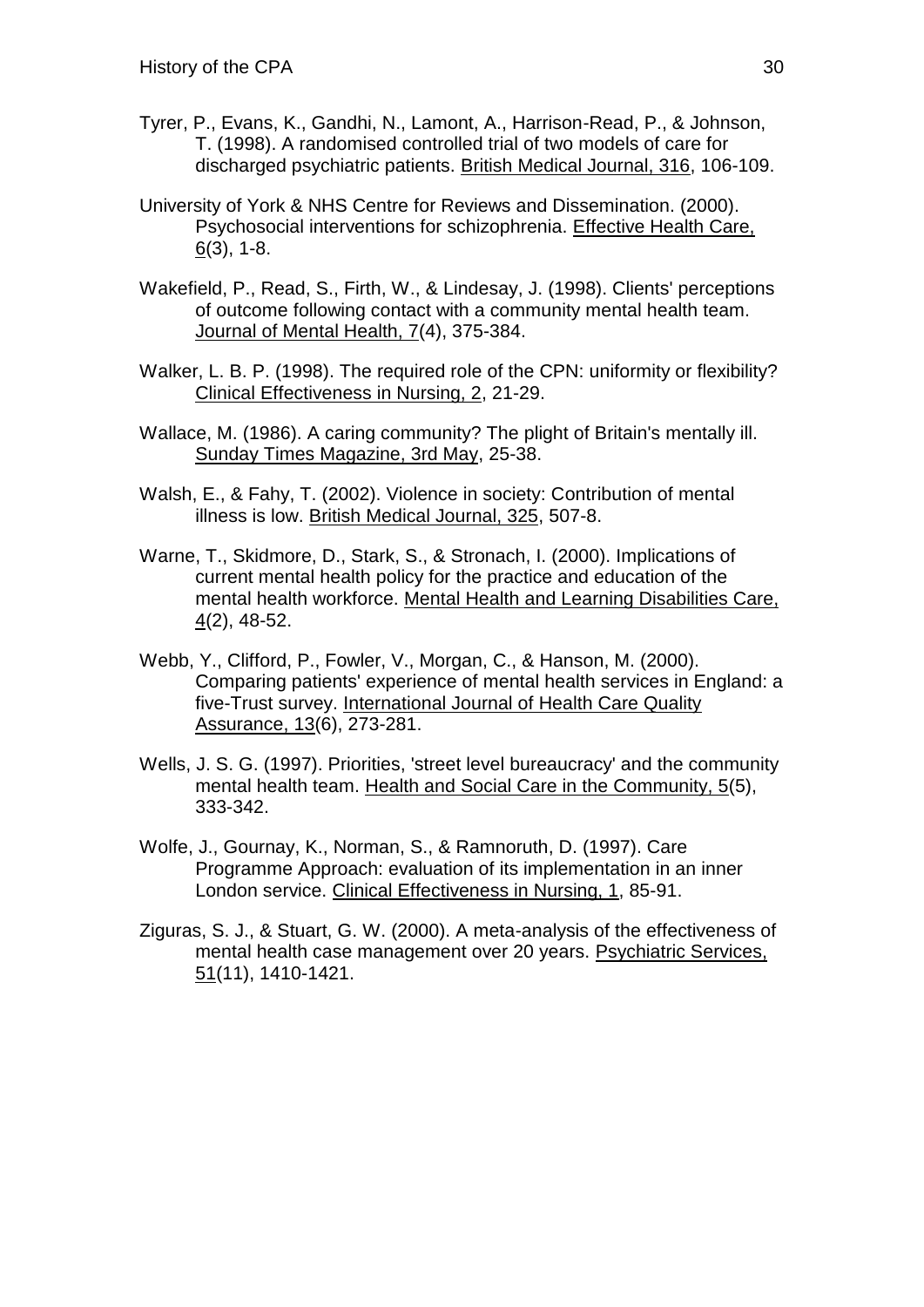## **Figure 1: Key features of the CPA (1991)**

- Systematic arrangements for assessing health and social needs
- Provision and regular review of a written care plan
- Close monitoring and co-ordination by a named keyworker
- Involvement of users and carers in planning and provision of care
- □ Inter-professional and inter-agency collaboration
- □ CPA Register
	- (From Department of Health, 1990)

## **Figure 2: Factors undermining initial implementation of the CPA**

- Confusion with social services' care management system
- □ Shortage of resources
- Insufficient training
- Disagreement over aspects of the policy
- Time restraints
- □ Lack of agreed standards
- Varying levels of motivation and awareness amongst staff
- □ Resistance and resentment
- (Summarised from North et al 1993 and Schneider, 1993)

## **Figure 3: Key amendments and additions to CPA**

- Tiers to target resources and limit administration
- □ Supervision registers to identify and target patients at most risk
- Supervised discharge designated supervisors can 'take and convey' patients to where care plan specifies they reside or receive treatment

## **Figure 4: Key changes to the CPA introduced in 1999**

- □ Complete integration with care management
- Tiers replaced by 'standard' and 'enhanced' CPA
- □ Supervision registers abolished
- Review of care plans relaxed and clarified
- □ Care plans to include crisis and contingency arrangements
- Enhanced care plans to include employment, accommodation and finances - extended to all by March 2004 (Department of Health, 2001)
- Care co-ordinator replaces keyworker at preference of users (Social Services Inspectorate, 1999) (From Department of Health, 1999b)